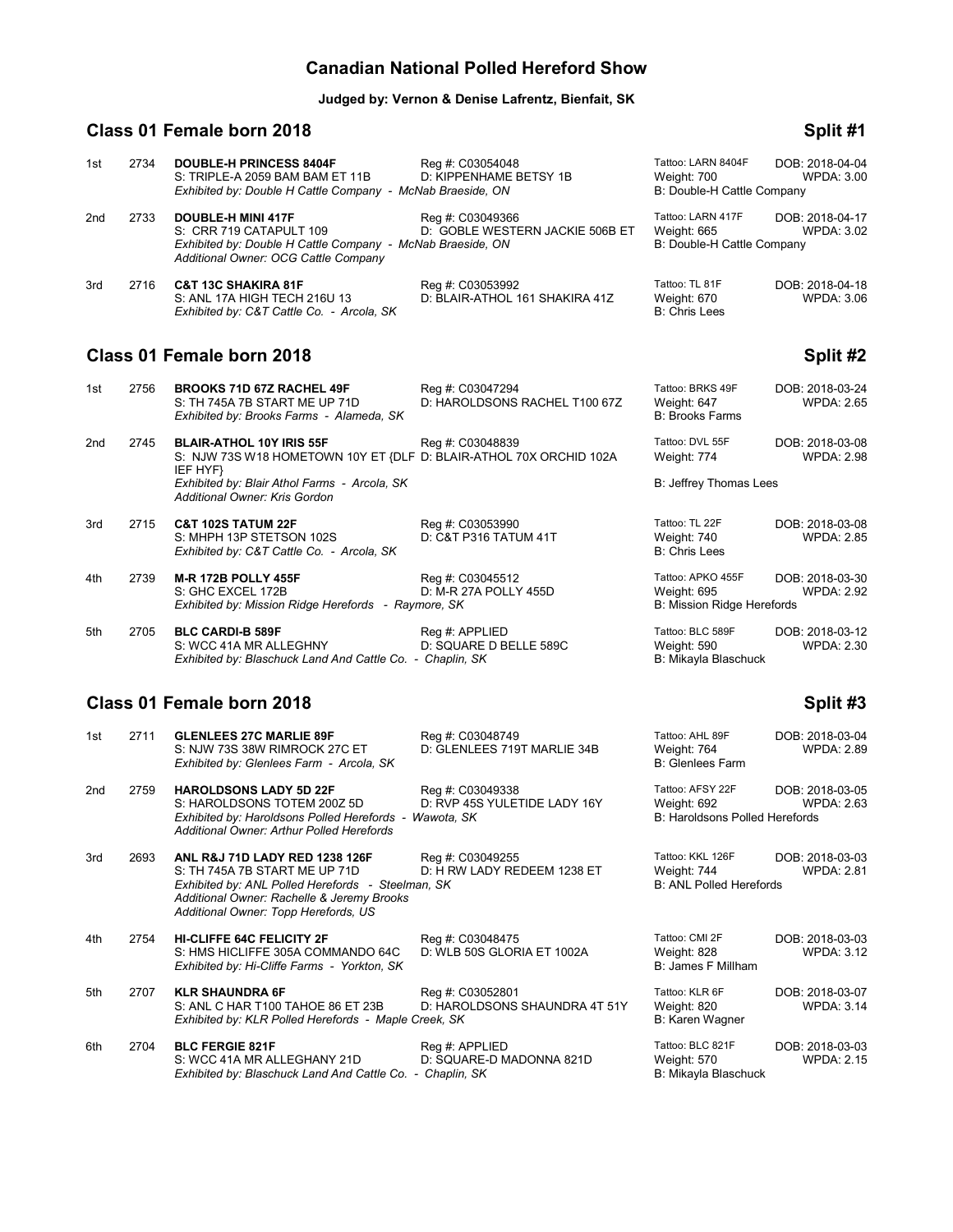## **Class 01 Female born 2018 Split #4**

| 1st | 2758 | <b>HAROLDSONS LH CABERNET13F</b><br>S: HAROLDSONS TOTEM 200Z 5D<br>Exhibited by: Haroldsons Polled Herefords - Wawota, SK                | Reg #: C03053533<br>D: T/R CABERNET D109 ET        | Tattoo: AFSY 13F<br>Weight: 818<br>B: Haroldsons Polled Herefords | DOB: 2018-02-21<br><b>WPDA: 2.97</b> |
|-----|------|------------------------------------------------------------------------------------------------------------------------------------------|----------------------------------------------------|-------------------------------------------------------------------|--------------------------------------|
|     |      | Additional Owner: Lamontagne Holdings<br>Additional Owner: Medonte Highlands                                                             |                                                    |                                                                   |                                      |
| 2nd | 2740 | <b>M-R 236Y ACCENT 403F</b><br>S: HF 503W KINGDOM 236Y<br>Exhibited by: Mission Ridge Herefords - Raymore, SK                            | Reg #: C03045510<br>D: M-R 322W TOTAL ACCENT 403A  | Tattoo: APKO 403F<br>Weight: 872<br>B: Mission Ridge Herefords    | DOB: 2018-02-25<br><b>WPDA: 3.22</b> |
| 3rd | 2717 | <b>C&amp;T KL 106A LASSIE 2F</b><br>S: MHPH 521X ACTION 106A<br>Exhibited by: C&T Cattle Co. - Arcola, SK<br>Additional Owner: Kurt Lees | Reg #: C03053985<br>D: MCCOY 60U LASSIE 56X        | Tattoo: CTKL 2F<br>Weight: 830<br><b>B: Kurt Lees</b>             | DOB: 2018-02-28<br><b>WPDA: 3.10</b> |
| 4th | 2735 | WCC 69A JESSICA 8295F<br>S: HAROLDSONS DELTA ET 69A<br>Exhibited by: Wascana Cattle Company - Regina, SK                                 | Reg #: C03052387<br>D: WCC 323Y BEAUTY 4295B       | Tattoo: OND 8295F<br>Weight: 830<br><b>B: Bradley Duke</b>        | DOB: 2018-02-19<br><b>WPDA: 3.00</b> |
| 5th | 2698 | <b>HMS HI-CLIFFE 94B FOXY LADY 3F</b><br>S: JDH 4X ULTIMATE 236Z 94B<br>Exhibited by: HMS Hi-Cliffe - Outlook, SK                        | Reg #: C03048141<br>D: TCF GHC 11X MISS ULTRA 306A | Tattoo: HMS 3F<br>Weight: 782<br>B: H&M Millham & S Perlinger     | DOB: 2018-02-27<br><b>WPDA: 2.91</b> |

# **Class 01 Female born 2018 Split #5** Split #5

| 1st             | 2760 | <b>HAROLDSONS CANDACE 5D 8F</b><br>S: HAROLDSONS TOTEM 200Z 5D<br>Exhibited by: Haroldsons Polled Herefords - Wawota, SK<br>Additional Owner: Lamontagne Holdings | Reg #: C03049335<br>D: HAROLDSONS CANDACE 4T 72Y   | Tattoo: AFSY 8F<br>Weight: 873<br><b>B: Haroldsons Polled Herefords</b> | DOB: 2018-02-18<br><b>WPDA: 3.14</b> |
|-----------------|------|-------------------------------------------------------------------------------------------------------------------------------------------------------------------|----------------------------------------------------|-------------------------------------------------------------------------|--------------------------------------|
| 2 <sub>nd</sub> | 2710 | <b>GLENLEES 27C REVA 32F</b><br>S: NJW 73S 38W RIMROCK 27C ET<br>Exhibited by: Glenlees Farm - Arcola, SK<br>Additional Owner: Sinnibar Polled Hereford, MB       | Reg #: C03048747<br>D: GLENLEES 145Y REVA 1C       | Tattoo: AHL 32F<br>Weight: 897<br><b>B: Glenlees Farm</b>               | DOB: 2018-02-15<br><b>WPDA: 3.19</b> |
| 3rd             | 2709 | <b>GLENLEES 72C SHERRY 28F</b><br>S: NJW 79Z 22Z HEAVY DUTY 72C ET<br>Exhibited by: Glenlees Farm - Arcola, SK                                                    | Reg #: C03050423<br>D: GLENLEES 57Y SHERRY 70A     | Tattoo: AHL 28F<br>Weight: 905<br><b>B: Glenlees Farm</b>               | DOB: 2018-02-13<br><b>WPDA: 3.20</b> |
| 4th             | 2695 | RG 11B VOGUE 811F<br>S: LCX PERFECTO 11B ET<br>Exhibited by: Rocking G Land And Cattle Co. - Gull Lake, SK                                                        | Reg #: C03054236<br>D: H MISS ADVANCE 6012 ET      | Tattoo: WAGG 811F<br>Weight: 835<br>B: Rocking G Land and Cattle Co.    | DOB: 2018-02-14<br><b>WPDA: 2.96</b> |
| 5th             | 2752 | <b>GRH 27A PRAIRIE 20F</b><br>S: NJW 135U 10Y HOMETOWN 27A<br>Exhibited by: Greenridge Farms - Fisher Branch, MB                                                  | Reg #: C03047804<br>D: GRH 12T URSULA 39W          | Tattoo: RND 20F<br>Weight: 870<br>B: Marvin & Kevin Stocki              | DOB: 2018-02-14<br><b>WPDA: 3.09</b> |
| 6th             | 2738 | <b>ARTHUR 48Y 22X SUMMER 139F</b><br>S: HAROLDSONS WLC RHINO ET 48Y<br>Exhibited by: Arthur Polled Herefords - Alida, SK                                          | Reg #: C03054120<br>D: HAROLDSON'S MARTINE 45P 22X | Tattoo: AFPH 139F<br>Weight: 838<br><b>B: Arthur Polled Herefords</b>   | DOB: 2018-02-15<br><b>WPDA: 2.98</b> |
| 7th             | 2724 | <b>DOUBLE DEUCE FORTUNE 14F</b><br>S: FCC Z400 CROSSFIRE 9B<br>Exhibited by: Double Deuce Acres - Regina, SK                                                      | Reg #: C03046877<br>D: FCC 20X FORTUNE 14Z         | Tattoo: DDA 14F<br>Weight: 892<br><b>B: Double Deuce Acres</b>          | DOB: 2018-02-14<br><b>WPDA: 3.16</b> |

# **Class 01 Female born 2018 Split #6 Split #6 Split #6 Split #6**

| 1st | 2726 | <b>RSK H117 MISS SAGE ET 21F</b><br>S: KANIMBLA FULL BOTTLE H117<br>Exhibited by: RSK Farms - Brandon, MB<br>Additional Owner: Blairs.Aq                                                              | Reg #: C03049943<br>D: RSK 6U MISS SAGE 64Y     | Tattoo: RSK 21F<br>Weight: 845<br><b>B: RSK Farms</b>            | DOB: 2018-02-09<br><b>WPDA: 2.94</b>                                          |
|-----|------|-------------------------------------------------------------------------------------------------------------------------------------------------------------------------------------------------------|-------------------------------------------------|------------------------------------------------------------------|-------------------------------------------------------------------------------|
| 2nd | 2753 | MHPH 106A DESTINY 203F<br>S: MHPH 521X ACTION 106A<br>Exhibited by: Medonte Highlands Polled Herefords - Mississauga, ON<br>Additional Owner: Remitall West, AB                                       | Reg #: C03045750<br>D: ELM-LODGE DESTINY 8D     | Tattoo: MHPH 203F<br>Weight: 851                                 | DOB: 2018-02-03<br><b>WPDA: 2.90</b><br>B: Medonte Highlands Polled Herefords |
| 3rd | 2757 | <b>HAROLDSONS AH MIRA ET 5F</b><br>S: WHITEHAWK WARRIOR 845C ET<br>Exhibited by: Haroldsons Polled Herefords - Wawota, SK<br>Additional Owner: Abby Hill<br>Additional Owner: Arthur Polled Herefords | Reg #: C03053539<br>D: HAROLDSONS MIRA T100 11C | Tattoo: AFSY 5F<br>Weight: 792<br>B: Haroldsons Polled Herefords | DOB: 2018-02-12<br><b>WPDA: 2.79</b>                                          |
| 4th | 2728 | <b>RSK 6964 MISS TRACI 34F</b><br>S: R LEADER 6964                                                                                                                                                    | Reg #: C03049817<br>D: GHC LRL MISS TRACI 35A   | Tattoo: RSK 34F<br>Weight: 830                                   | DOB: 2018-02-12<br><b>WPDA: 2.92</b>                                          |

*Exhibited by: RSK Farms - Brandon, MB* B: RSK Farms B: RSK Farms

| Fattoo: APKO 403F          | DOB: 2018-02-25   |
|----------------------------|-------------------|
| Neight: 872                | <b>WPDA: 3.22</b> |
| 3: Mission Ridge Herefords |                   |
|                            |                   |

| Weight: 873<br><b>B: Haroldsons Polled Herefords</b>                 | WPDA: $3.14$                         |
|----------------------------------------------------------------------|--------------------------------------|
| Tattoo: AHL 32F<br>Weight: 897<br><b>B: Glenlees Farm</b>            | DOB: 2018-02-15<br><b>WPDA: 3.19</b> |
| Tattoo: AHL 28F<br>Weight: 905<br><b>B: Glenlees Farm</b>            | DOB: 2018-02-13<br>WPDA: 3.20        |
| Tattoo: WAGG 811F<br>Weight: 835<br>B: Rocking G Land and Cattle Co. | DOB: 2018-02-14<br>WPDA: 2.96        |
| Tattoo: RND 20F<br>Weight: 870<br>B: Marvin & Kevin Stocki           | DOB: 2018-02-14<br>WPDA: 3.09        |
| Tattoo: AFPH 139F<br>Weight: 838<br>B: Arthur Polled Herefords       | DOB: 2018-02-15<br><b>WPDA: 2.98</b> |
| Tattoo: DDA 14F<br>Weight: 892                                       | DOB: 2018-02-14<br>WPDA: 3.16        |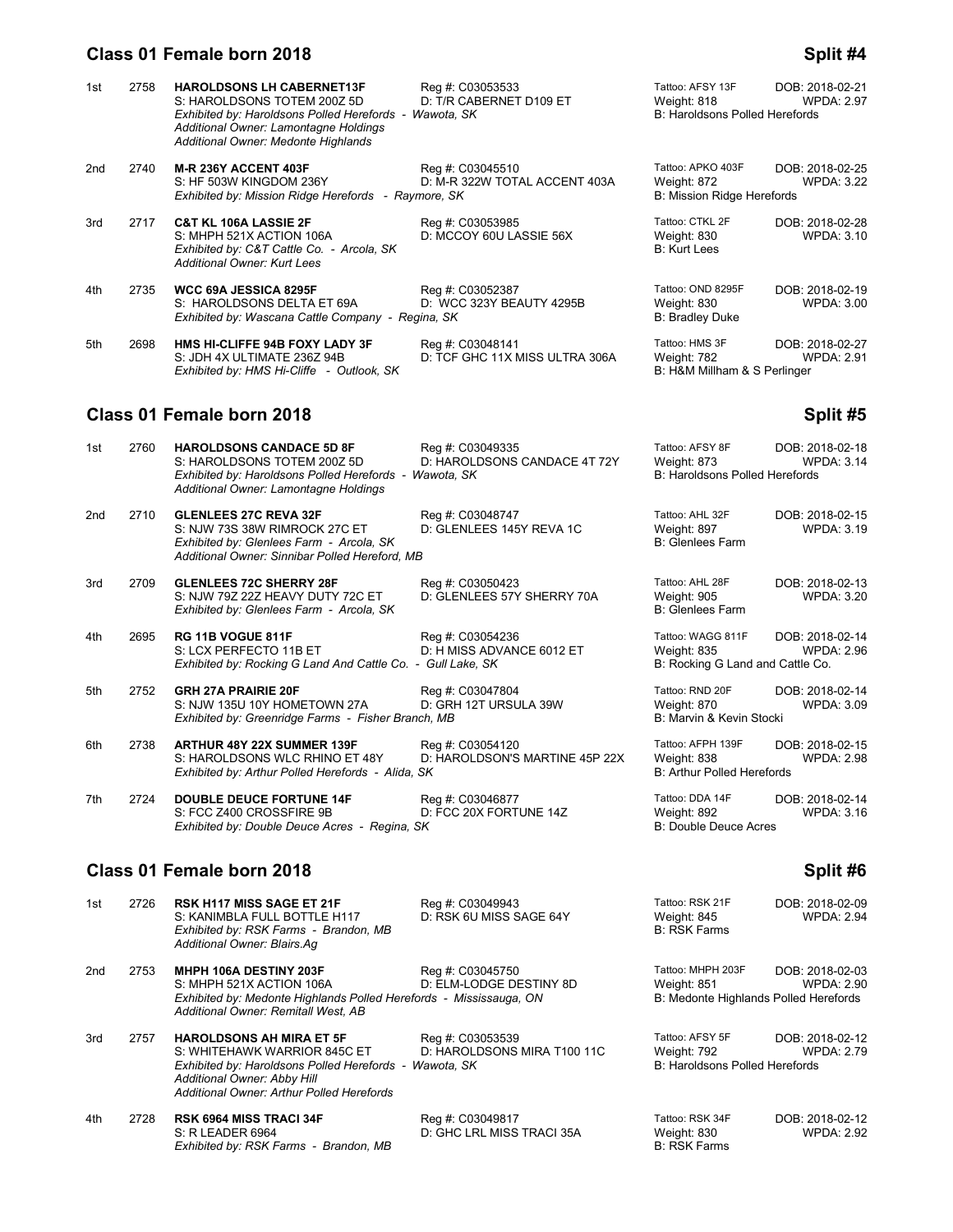| 5th  | 2755 | <b>BROOKS 71D 26X NOREEN 7F</b><br>S: TH 745A 7B START ME UP 71D<br>Exhibited by: Brooks Farms - Alameda, SK                                                | Reg #: C03047293<br>D: ANL C P606 NOREEN 26X     | Tattoo: BRKS 7F<br>Weight: 765<br><b>B: Brooks Farms</b>     | DOB: 2018-02-09<br><b>WPDA: 2.67</b> |
|------|------|-------------------------------------------------------------------------------------------------------------------------------------------------------------|--------------------------------------------------|--------------------------------------------------------------|--------------------------------------|
| 6th  | 2725 | <b>RSK 695D MISS SAGE 12F</b><br>S: KJ BJ 719Z TRUMAN 695D ET<br>Exhibited by: RSK Farms - Brandon, MB                                                      | Reg #: C03049815<br>D: RSK MOR 199B MISS SAGE 9D | Tattoo: RSK 12F<br><b>Weight: 755</b><br><b>B: RSK Farms</b> | DOB: 2018-02-06<br><b>WPDA: 2.60</b> |
| 7th  | 2712 | WMB 106A RISE N SUN 703F<br>S: MHPH 521X ACTION 106A<br>Exhibited by: Bieber Herefords - Wolseley, SK                                                       | Reg #: C03052032<br>D: WMB 485T'S JOY 109A       | Tattoo: WMB 703F<br>Weight: 891<br>B: Kathleen Bieber        | DOB: 2018-02-03<br><b>WPDA: 3.04</b> |
| 8th  | 2743 | <b>BLAIR-ATHOL 27C HIGH HEELS 7F</b><br>S: NJW 73S 38W RIMROCK 27C ET<br>Exhibited by: Blair Athol Farms - Arcola, SK<br>Additional Owner: Darnell Fornwald | Reg #: C03048777<br>D: BLAIR-ATHOL 53 CC 95Y     | Tattoo: DVL 7F<br>Weight: 756<br>B: Duncan Lees              | DOB: 2018-02-06<br><b>WPDA: 2.61</b> |
| 9th  | 2727 | <b>RSK FM 6964 MISS PRINCESS 24F</b><br>S: R LEADER 6964<br>Exhibited by: RSK Farms - Brandon, MB<br>Additional Owner: KCH Cattle Co                        | Reg #: C03049962<br>D: RSK 10Y MISS PRINCESS 24F | Tattoo: RSK 24F<br>Weight: 835<br><b>B: RSK Farms</b>        | DOB: 2018-01-11<br><b>WPDA: 2.64</b> |
| 10th | 2713 | WMB 106A GRAMMA COW 704F<br>S: MHPH 521X ACTION 106A<br>Exhibited by: Bieber Herefords - Wolseley, SK                                                       | Reg #: C03052033<br>D: WMB 2U'S MISS 701Z        | Tattoo: WMB 704F<br>Weight: 864<br>B: Kathleen Bieber        | DOB: 2018-02-05<br><b>WPDA: 2.97</b> |
|      |      |                                                                                                                                                             |                                                  |                                                              |                                      |

### **Class 01 Female born 2018 Split #7**

| 1st                                   | 2696 | <b>REMITALL-W BELLE ET 45F</b><br>S: KCL WPF THE PROFESSOR 7110ET<br>Exhibited by: Remitall West - Olds, AB<br>Additional Owner: Medonte Highlands Polled Herefords      | Reg #: C03048902<br>D: REMITALL-WEST BELLE 36B       | Tattoo: REM 45F<br>Weight: 881<br><b>B: Remitall West</b>                                          | DOB: 2018-02-01<br><b>WPDA: 2.99</b> |
|---------------------------------------|------|--------------------------------------------------------------------------------------------------------------------------------------------------------------------------|------------------------------------------------------|----------------------------------------------------------------------------------------------------|--------------------------------------|
| 2nd                                   | 2748 | <b>HARVIE OVHF TANYA 98F</b><br>S: HARVIE STREAMLINE ET 200D<br>Exhibited by: Harvie Ranching - Olds, AB<br>Additional Owner: Tinley & Lyla Harvie                       | Reg #: C03044758<br>D: BLAIR'S 16R TANYA ET 4A       | Tattoo: JILL 98F<br>Weight: 880<br>B: Tinley & Lyla Harvie                                         | DOB: 2018-01-31<br><b>WPDA: 2.97</b> |
| 3rd                                   | 2714 | <b>C&amp;T DFRM 11D FANCY 2F</b><br>S: C&T 7B DOUBLE D 11D<br>Exhibited by: C&T Cattle Co. - Arcola, SK<br>Additional Owner: Ross Madsen<br>Additional Owner: Dawson Foy | Reg #: C03054006<br>D: C&T Z81 DARA 75C              | Tattoo: CTDF 2F<br>Weight: 775<br>B: Dawson Foy                                                    | DOB: 2018-02-02<br><b>WPDA: 2.64</b> |
| 4th                                   | 2721 | KIRBY-LONEPINE SYBIL ET 925F<br>S: XLP 75Z KELSEY 55B<br>Exhibited by: Lone Pine Cattle Services - Vibank, SK<br>Additional Owner: Kirby Polled Herefords                | Reg #: C03052953<br>D: KIRBY-LONEPINE SYBIL 403A     | Tattoo: LPK 925F<br>Weight: 818<br>B: Lone Pine Cattle Services & Kirby<br><b>Polled Herefords</b> | DOB: 2018-01-27<br><b>WPDA: 2.73</b> |
| 5th                                   | 2697 | HMS HI-CLIFFE 305A FUSCHIA 7F<br>S: TCF JVJ 11X THE GOODS 305A<br>Exhibited by: HMS Hi-Cliffe - Outlook, SK                                                              | Reg #: C03048142<br>D: HAROLDSONS ELLA 4T 7Z         | Tattoo: HMS 7F<br>Weight: 878<br>B: H&M Millham & S Perlinger                                      | DOB: 2018-01-29<br><b>WPDA: 2.95</b> |
| 6th                                   | 2749 | MCCOY Z426 ROSE 26F<br>S: MOHICAN THM EXCEDE Z426<br>Exhibited by: McCoy Cattle Co. Ltd - Milestone, SK                                                                  | Reg #: C03048275<br>D: MCCOY 5Z ROSE 46B             | Tattoo: ZTM 26F<br>Weight: 800<br>B: McCoy Cattle Co.                                              | DOB: 2018-02-02<br><b>WPDA: 2.72</b> |
| 7th                                   | 2688 | <b>TCF 75D DADDY'S GIRL 820F</b><br>S: GHC VISA 75D<br>Exhibited by: The Cliff Farms - Saskatoon, SK<br>Additional Owner: Austin Krieger                                 | Reg #: C03046252<br>D: TCF EL 305A GOOD GIRL 506C    | Tattoo: THR 820F<br>Weight: 925<br><b>B: Kurtis Reid</b>                                           | DOB: 2018-01-27<br><b>WPDA: 3.08</b> |
|                                       | 2722 | <b>NCX MISS FIONNA 3F</b><br>S: HAROLDSON'S TOTEM 200Z 5D<br>Exhibited by: NCX Polled Herefords - Vegreville, AB                                                         | Reg #: P C03046533<br>D: NCX MISS BELLA 15B          | Tattoo: NCXG 3F<br>Weight: 815<br>B: Gabrielle Cheremshynski                                       | DOB: 2018-02-01<br><b>WPDA: 2.76</b> |
|                                       | 2692 | ANL 845C JESSICA 4A 53F<br>S: WHITEHAWK WARRIOR 845C ET<br>Exhibited by: ANL Polled Herefords - Steelman, SK                                                             | Reg #: C03048651<br>D: HAROLDSONS AD JESSICA T100 4A | Tattoo: KKL 53F<br>Weight: 916<br><b>B: ANL Polled Herefords</b>                                   | DOB: 2018-01-30<br><b>WPDA: 3.08</b> |
| Class 01 Female born 2018<br>Split #8 |      |                                                                                                                                                                          |                                                      |                                                                                                    |                                      |

# 1st 2701 **MANCHESTER 37C PIN UP 833F** Reg #: C03053136 S: REMITALL-W GD LAWLESS ET 37C D: JJPH 136Y 106A PIN UP 501C M<br>Exhibited by: Manchester Polled Hereford's - Senlac, SK B B S: REMITALL-W GD LAWLESS ET 37C

|     |      | Exhibited by: Manchester Polled Hereford's - Senlac, SK     |                                                    | B: Manchester Polled Herefords   |                                      |
|-----|------|-------------------------------------------------------------|----------------------------------------------------|----------------------------------|--------------------------------------|
| 2nd | 2703 | <b>TORCH VIEW 55B GLAMOUR 804F</b><br>S: XLP 75Z KELSEY 55B | Reg #: C03047412<br>D: HMS HCF 6Z BEVERLY HILLS 8B | Tattoo: TVCC 804F<br>Weight: 871 | DOB: 2018-01-20<br><b>WPDA: 2.84</b> |
|     |      | Exhibited by: Torch View Cattle Company - White Fox, SK     |                                                    | B: Torch View Cattle Company     |                                      |

| 「attoo: MAN 833F<br>DOB: 2018-01-26 |                   |
|-------------------------------------|-------------------|
| Veight: 850                         | <b>WPDA: 2.82</b> |
| 3: Manchester Polled Herefords      |                   |

**Exhibited by: Torch View Cattle Company**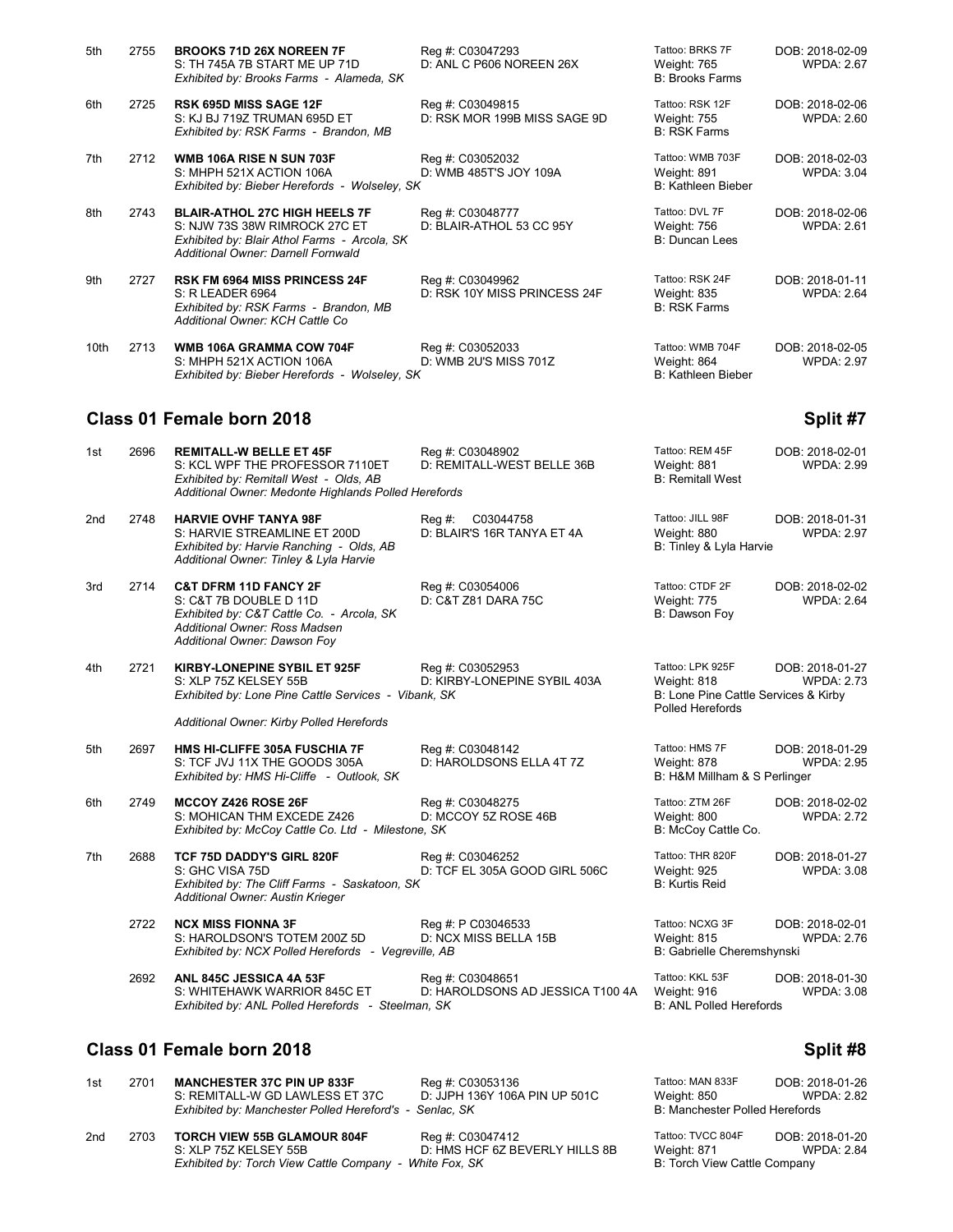| 3rd | 2730 | <b>GOLDEN-OAK AXA 358C PEPSI 10F</b><br>S: TH 403A 475Z PIONEER 358 ET<br>Exhibited by: Golden Oak Livestock - Red Deer County, AB                                | Reg #: C03048885<br>D: AXA GOLDEN OAK WHIPLASH ET 1C | Tattoo: GO 10F<br>Weight: 859<br><b>B: Golden Oak Livestock</b>  | DOB: 2018-01-20<br><b>WPDA: 2.80</b> |
|-----|------|-------------------------------------------------------------------------------------------------------------------------------------------------------------------|------------------------------------------------------|------------------------------------------------------------------|--------------------------------------|
| 4th | 2751 | <b>GRH 27A APRIL 4F</b><br>S: NJW 135U 10Y HOMETOWN 27A<br>Exhibited by: Greenridge Farms - Fisher Branch, MB                                                     | Reg #: C03047798<br>D: GRH 10X APRIL 38Z             | Tattoo: RND 4F<br>Weight: 850<br>B: Marvin & Kevin Stocki        | DOB: 2018-01-20<br><b>WPDA: 2.77</b> |
| 5th | 2689 | ANL DD 71D KLONDIKE 3593 17F<br>S: TH 745A 7B START ME UP 71D<br>Exhibited by: ANL Polled Herefords - Steelman, SK<br><b>Additional Owner: DONNA DEBUSSCHERE</b>  | Reg #: C03049249<br>D: WCC 34S STACEY 3593A          | Tattoo: KKL 17F<br>Weight: 833<br><b>B: ANL Polled Herefords</b> | DOB: 2018-01-21<br><b>WPDA: 2.72</b> |
| 6th | 2690 | <b>ANL 71D BAMBI 188A 21F</b><br>S: TH 745A 7B START ME UP 71D<br>Exhibited by: ANL Polled Herefords - Steelman, SK<br>Additional Owner: Diamond Lazy H Ranch, BC | Reg #: C03049253<br>D: XLP MDF 15X BAMBI 188A        | Tattoo: KKL 21F<br>Weight: 804<br><b>B: ANL Polled Herefords</b> | DOB: 2018-01-22<br><b>WPDA: 2.64</b> |
| 7th | 2742 | MJT 9Z AIMEE 409F<br>S: HPH 145R AVATAR 5U<br>Exhibited by: MJT Cattle Company - Edgerton, AB                                                                     | Reg #: C03053685<br>D: MJT 125S RREBA 9Z             | Tattoo: MT 409F<br>Weight: 936<br><b>B: MJT Herefords</b>        | DOB: 2018-01-21<br>WPDA: 3.06        |
| 8th | 2737 | <b>WCC 26C GINGER 87F</b><br>S: REMITALL-W RIO LOBO ET 26C<br>Exhibited by: Wascana Cattle Company - Regina, SK                                                   | Reg #: C03052459<br>D: RSK MNH 4Z MISS TAMMY 7D      | Tattoo: SAO 87F<br>Weight: 870<br>B: Harvey Duke                 | DOB: 2018-01-23<br>WPDA: 2.86        |

## **Class 01 Female born 2018 Split #9**

| 2nd | 2694                                                    | <b>WJP GH DESTINY'S FORTUNE 89F</b>           | Reg #: C03049264           | Tattoo: WJP 89F                | DOB: 2018-01-12 |
|-----|---------------------------------------------------------|-----------------------------------------------|----------------------------|--------------------------------|-----------------|
|     |                                                         | S: GH RUGER 3786 DELUXE 17D                   | D: GH UPTOWN DESTINY 25A   | Weight: 890                    | WPDA: 2.83      |
|     |                                                         | Exhibited by: Oakridge Farms - Aldergrove, BC |                            | B: Billy Paul                  |                 |
| 3rd | 2700                                                    | <b>MANCHESTER 106A KOVI 824F</b>              | Reg #: C03053147           | Tattoo: MAN 824F               | DOB: 2018-01-18 |
|     |                                                         | S: MHPH 521X ACTION 106A                      | D: JJPH 512R 83T KOVI 116Y | Weight: 840                    | WPDA: 2.72      |
|     | Exhibited by: Manchester Polled Hereford's - Senlac, SK |                                               |                            | B: Manchester Polled Herefords |                 |

| 4th | 2732 | <b>BLAIRS 28M 5C TEMPTRESS 3F</b><br>S: GOLDEN-OAK 4J MAXIUM 28M | Reg #: C03050080<br>D: BLAIRS 45P33W TEMPTRESS ET 5C | Tattoo: BC 3F<br>Weight: 780 | DOB: 2018-01-12<br><b>WPDA: 2.48</b> |
|-----|------|------------------------------------------------------------------|------------------------------------------------------|------------------------------|--------------------------------------|
|     |      | Exhibited by: Golden Oak Livestock - Red Deer County, AB         |                                                      | B: Blairs.Ag Cattle Company  |                                      |
|     |      | Additional Owner: Blairs.Ag Cattle Company                       |                                                      |                              |                                      |
|     |      | Additional Owner: Eric Smith, Fir Mountain, Sk.                  |                                                      |                              |                                      |

5th 2750 **GRH DBK 27A LAURA 1F** Reg #: C03047795 Tattoo: RND 1F DOB: 2018-01-12<br>S: NJW 135U 10Y HOMETOWN 27A D: GRH 10X LAURA 11C Weight: 920 WPDA: 2.92 S: NJW 135U 10Y HOMETOWN 27A D: GRH 10X LAURA 11C Weight: 920<br>
Exhibited by: Greenridge Farms - Fisher Branch, MB BL Marvin & Kevin Stocki *Exhibited by: Greenridge Farms - Fisher Branch, MB* 

6th 2719 **XLP 517U SARAH 228F** Reg #: C03049164 Tattoo: XLP 228F DOB: 2018-01-17<br>S: BIG-GULLY 611 BOUNTY 517U D: OSF SARAH 521X 228A Weight: 996 WPDA: 3.21 S: BIG-GULLY 611 BOUNTY 517U D: OSF SARAH 521X 228A Weight: 996 Weight: 996 Weight: 3.21X 228A Weight: 3.21X 228A Weight: 3.21X 228A Weight: 3.21X 228A Weight: 3.21X 228A B: Lone Pine Cattle Services - Vibank, SK **Exhibited by: Lone Pine Cattle Services - Vibank, SK** 

*Additional Owner: JRP Herefords, Jesse Procyk*

## **Class 01 Female born 2018 Split #10**

| 1st             | 2747 | <b>HARVIE OVHF RIESLING ET 3F</b><br>S: R LEADER 6964<br>Exhibited by: Harvie Ranching - Olds, AB<br>Additional Owner: Tinley & Lyla Harvie | Reg #: C03050476<br>D: NEXT GEN RIESLING 295 ET | Tattoo: JILL 3F<br>Weight: 975<br>B: Harvie Ranching                                              | DOB: 2018-01-06<br><b>WPDA: 3.04</b> |
|-----------------|------|---------------------------------------------------------------------------------------------------------------------------------------------|-------------------------------------------------|---------------------------------------------------------------------------------------------------|--------------------------------------|
| 2 <sub>nd</sub> | 2741 | <b>GH SUPER ZAM FAYLYNN ET 53F</b><br>S: YV 15Z SUPER ZAM 22C<br>Exhibited by: Nelson Hirsche Purebreds - Del Bonita, AB                    | Reg #: C03048600<br>D: MLL 42S RESOLUTION 315Y  | Tattoo: NHP 53F<br>Weight: 900<br><b>B: Nelson Hirsche Purebreds</b>                              | DOB: 2018-01-08<br><b>WPDA: 2.82</b> |
| 3rd             | 2718 | TLELL 501C FELECIA ET 3F<br>S: CHURCHILL KICKSTART 501C ET<br>Exhibited by: Airriess Acres - Wadena, SK                                     | Reg #: C03046947<br>D: TLELL 8R TICKLE 22T      | Tattoo: APSF 3F<br>Weight: 865<br>B: Richardson Ranch                                             | DOB: 2018-01-01<br><b>WPDA: 2.65</b> |
| 4th             | 2702 | <b>TORCH VIEW 55B AMARILLO 801F</b><br>S: XLP 75Z KELSEY 55B<br>Exhibited by: Torch View Cattle Company - White Fox, SK                     | Reg #: C03047411<br>D: M-R 32X AMARILLO SKY 84A | Tattoo: TVCC 801F<br>Weight: 871<br>B: Torch View Cattle Company                                  | DOB: 2018-01-07<br><b>WPDA: 2.72</b> |
| 5th             | 2736 | <b>WCC 957B DAYDREAM 8294F</b><br>S: SQUARE-D CENTURY 957B<br>Exhibited by: Wascana Cattle Company - Regina, SK                             | Reg #: C03052389<br>D: WCC 332Y ROSY LANE 4294B | Tattoo: OND 8294F<br>Weight: 845<br><b>B: Bradley Duke</b>                                        | DOB: 2018-01-01<br><b>WPDA: 2.59</b> |
| 6th             | 2699 | <b>MANCHESTER 109 TRU STYLE 810F</b><br>S: CRR 719 CATAPULT 109<br>Exhibited by: Manchester Polled Hereford's - Senlac, SK                  | Reg #: C03053130<br>D: JJPH 584R TRU STYLE 850U | Tattoo: MAN 810F<br>Weight: 920<br><b>B: Manchester Polled Herefords</b>                          | DOB: 2018-01-08<br><b>WPDA: 2.88</b> |
| 7th             | 2720 | KIRBY-LONEPINE BLANCHE 168F<br>S: XLP 75Z KELSEY 55B<br>Exhibited by: Lone Pine Cattle Services - Vibank, SK                                | Reg #: C03053606<br>D: XLP CLF 57U BLANCE 168Z  | Tattoo: LPK 168F<br>Weight: 880<br>B: Lone Pine Cattle Service & Kirby<br><b>Polled Herefords</b> | DOB: 2018-01-08<br><b>WPDA: 2.76</b> |
|                 |      | Additional Owner: Kirby Polled Herefords                                                                                                    |                                                 |                                                                                                   |                                      |

| Tattoo: JILL 3F<br>Weight: 975<br>B: Harvie Ranching                 | DOB: 2018-01-06<br><b>WPDA: 3.04</b>                                          |
|----------------------------------------------------------------------|-------------------------------------------------------------------------------|
| Tattoo: NHP 53F<br>Weight: 900<br><b>B: Nelson Hirsche Purebreds</b> | DOB: 2018-01-08<br><b>WPDA: 2.82</b>                                          |
| Tattoo: APSF 3F<br>Weight: 865<br><b>B: Richardson Ranch</b>         | DOB: 2018-01-01<br><b>WPDA: 2.65</b>                                          |
| Tattoo: TVCC 801F<br>Weight: 871                                     | DOB: 2018-01-07<br><b>WPDA: 2.72</b><br>B: Torch View Cattle Company          |
| Tattoo: OND 8294F<br>Weight: 845<br><b>B: Bradley Duke</b>           | DOB: 2018-01-01<br><b>WPDA: 2.59</b>                                          |
| Tattoo: MAN 810F<br>Weight: 920                                      | DOB: 2018-01-08<br><b>WPDA: 2.88</b><br><b>B: Manchester Polled Herefords</b> |
| Tattoo: LPK 168F<br>Weight: 880                                      | DOB: 2018-01-08<br><b>WPDA: 2.76</b><br>B: Lone Pine Cattle Service & Kirby   |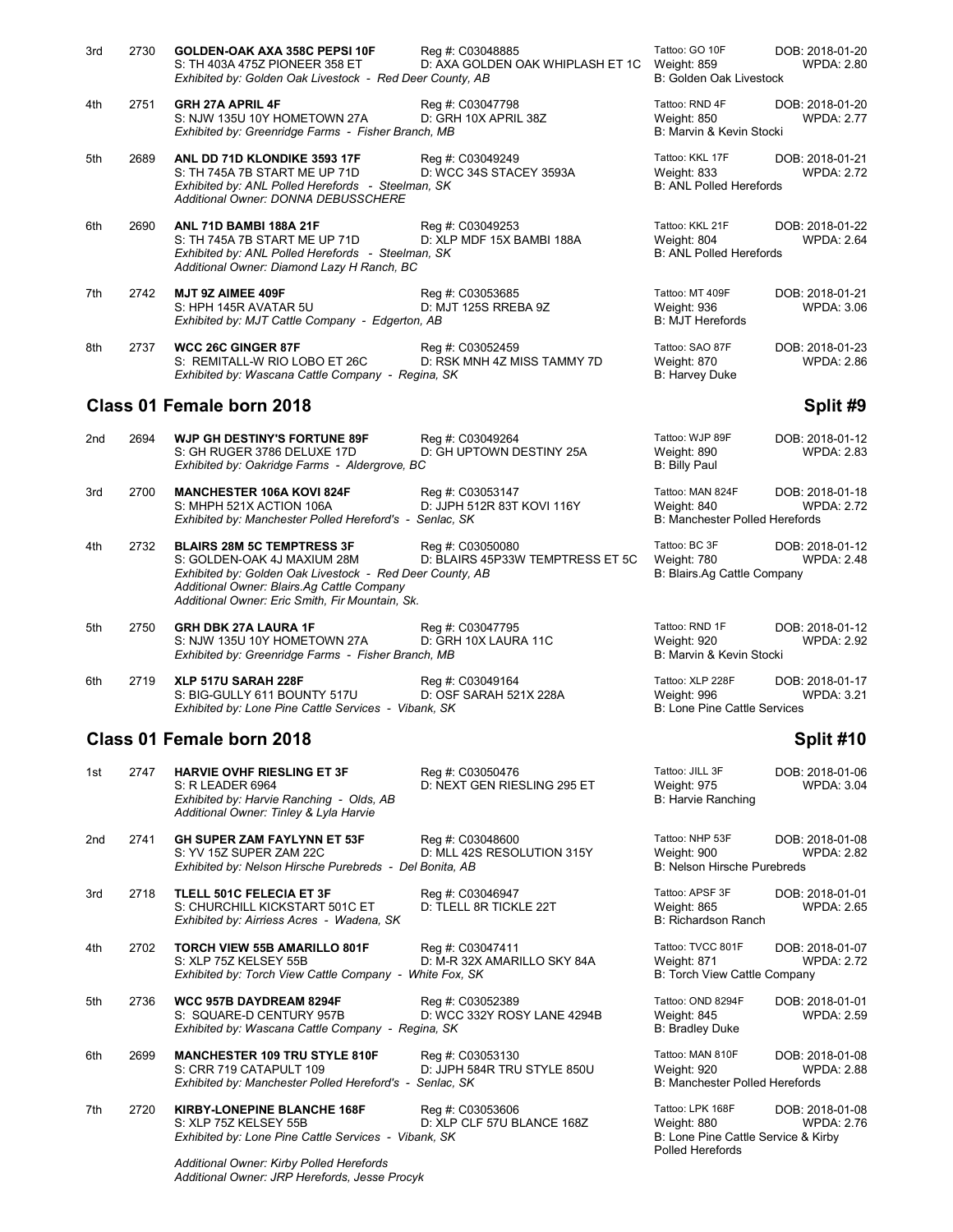# **Class 02 Junior Division Calf Champion and Reserve Calf Champion Female**

| 1st | 2734 | <b>DOUBLE-H PRINCESS 8404F</b><br>S: TRIPLE-A 2059 BAM BAM ET 11B<br>Exhibited by: Double H Cattle Company - McNab Braeside, ON | Reg #: C03054048<br>D: KIPPENHAME BETSY 1B      | Tattoo: LARN 8404F<br>Weight: 700<br>B: Double-H Cattle Company | DOB: 2018-04-04<br><b>WPDA: 3.00</b> |
|-----|------|---------------------------------------------------------------------------------------------------------------------------------|-------------------------------------------------|-----------------------------------------------------------------|--------------------------------------|
| 2nd | 2711 | <b>GLENLEES 27C MARLIE 89F</b><br>S: NJW 73S 38W RIMROCK 27C ET<br>Exhibited by: Glenlees Farm - Arcola, SK                     | Reg #: C03048749<br>D: GLENLEES 719T MARLIE 34B | Tattoo: AHL 89F<br>Weight: 764<br><b>B:</b> Glenlees Farm       | DOB: 2018-03-04<br><b>WPDA: 2.89</b> |
|     |      | <b>Class 03 Senior Division Calf Champion and Reserve Calf Champion Female</b>                                                  |                                                 |                                                                 |                                      |

| 1st | 2747 | <b>HARVIE OVHF RIESLING ET 3F</b>                      | Reg #: C03050476             | Tattoo: JILL 3F                | DOB: 2018-01-06 |
|-----|------|--------------------------------------------------------|------------------------------|--------------------------------|-----------------|
|     |      | S: R LEADER 6964                                       | D: NEXT GEN RIESLING 295 ET  | Weight: 975                    | WPDA: 3.04      |
|     |      | Exhibited by: Harvie Ranching - Olds, AB               |                              | B: Harvie Ranching             |                 |
|     |      | Additional Owner: Tinley & Lyla Harvie                 |                              |                                |                 |
| 2nd | 2760 | <b>HAROLDSONS CANDACE 5D 8F</b>                        | Reg #: C03049335             | Tattoo: AFSY 8F                | DOB: 2018-02-18 |
|     |      | S: HAROLDSONS TOTEM 200Z 5D                            | D: HAROLDSONS CANDACE 4T 72Y | Weight: 873                    | WPDA: 3.14      |
|     |      | Exhibited by: Haroldsons Polled Herefords - Wawota, SK |                              | B: Haroldsons Polled Herefords |                 |

# **Class 04 Female born 2017 Split #1 Split #1 Split #1**

*Additional Owner: Lamontagne Holdings*

| 1st             | 2767 | <b>HAROLDSONS MARVEL ET 47E</b><br>S: R LEADER 6964<br>Exhibited by: Haroldsons Polled Herefords - Wawota, SK                                               | Reg #: C03041088<br>D: HAROLDSONS MARVEL 45P 5W                      | Tattoo: AFSY 47E<br>Weight: 1425<br><b>B: Haroldsons Polled Herefords</b> | DOB: 2017-03-12<br><b>WPDA: 2.29</b> |
|-----------------|------|-------------------------------------------------------------------------------------------------------------------------------------------------------------|----------------------------------------------------------------------|---------------------------------------------------------------------------|--------------------------------------|
| 2 <sub>nd</sub> | 2780 | T/R HONEY E719 ET<br>S: UPS SENSATION 2296 ET<br>Exhibited by: Double H Cattle Company - McNab Braeside, ON                                                 | Reg #: C03048088<br>D: CRR 109 HONEY 496                             | Tattoo: E719<br>Weight: 1013<br>B: Coyote Ridge Ranch                     | DOB: 2017-11-02<br><b>WPDA: 2.62</b> |
| 3rd             | 2771 | <b>NEXT GEN RUBY RED 547 ET</b><br>S: UPS SENSATION 2296 ET<br>Exhibited by: Next Generation Genentics - Olds, AB<br>Additional Owner: Tinley & Lyla Harvie | Reg #: 43808242<br>D: NJW 29M INVESTOR GAL 129R                      | Tattoo: 547<br>Weight: 1385<br><b>B: Blake Brancel</b>                    | DOB: 2017-04-22<br><b>WPDA: 2.39</b> |
| 4th             | 2774 | <b>GHC MISS MAPLE 131E</b><br>S: ANL C HAR T100 TAHOE 86 ET 23B<br>Exhibited by: Crittenden Bros - Imperial, SK                                             | Reg #: C03033578<br>D: HAROLDSONS JVJ SARAH 521X                     | Tattoo: AKJA 131E<br>Weight: 1420<br><b>B: Crittenden Bros</b>            | DOB: 2017-03-24<br><b>WPDA: 2.33</b> |
| 5th             | 2781 | <b>DOUBLE-H E'CLAIRE 415E</b><br>S: CRR ABOUT TIME 743 ET<br>Exhibited by: Double H Cattle Company -<br>Additional Owner: Venture Livestock                 | Reg #: C03039735<br>D: DELHAWK E'CLAIRE 98A ET<br>McNab Braeside, ON | Tattoo: LARN 415E<br>Weight: 1425<br>B: Double H Cattle Company           | DOB: 2017-04-15<br><b>WPDA: 2.43</b> |
| 6th             | 2764 | <b>SQUARE D DIXIE 326E</b><br>S: SQUARE D POWER POINT 716B<br>Exhibited by: Blaschuck Land And Cattle Co. - Chaplin, SK                                     | Reg #: C03037290<br>D: SQUARE D STACY 362Y                           | Tattoo: SAO 326E<br>Weight: 1260<br>B: Harvey Duke                        | DOB: 2017-03-14<br><b>WPDA: 2.04</b> |

# **Class 04 Female born 2017 Split #2 Split #2**

| 1st | 2761 | <b>HARVIE OVHF MS RONDA 284E</b><br>S: OVHF 10Y CINCH ET 4C<br>Exhibited by: Harvie Ranching - Olds, AB<br>Additional Owner: Tinley & Lyla Harvie | C03040055<br>Reg #:<br>D: OVHF MS RONDA 60Z    | Tattoo: JILL 284E<br><b>Weight: 1488</b><br>B: Jill Harvie | DOB: 2017-03-05<br><b>WPDA: 2.37</b> |
|-----|------|---------------------------------------------------------------------------------------------------------------------------------------------------|------------------------------------------------|------------------------------------------------------------|--------------------------------------|
| 2nd | 2766 | <b>PBHR SHELBY 9A 9E</b><br>S: ANL 17A HI TECH 58W 80C<br>Exhibited by: ANL Polled Herefords - Steelman, SK                                       | Reg #: C03037716<br>D: PBHR SCARLET 67S 9A     | Tattoo: PBHR 9E<br>Weight: 1389<br><b>B: Steven Manns</b>  | DOB: 2017-02-23<br><b>WPDA: 2.18</b> |
| 3rd | 2772 | BLAIR-ATHOL 0124 RAMONA ET 44E {DLF Reg #: C03040621                                                                                              |                                                | Tattoo: DVL 44E                                            | DOB: 2017-03-05                      |
|     |      | IEF HYF}<br>S: RST TIME'S A WASTIN' 0124 {DLF IEF                                                                                                 | D: JB REMETEE 213                              | Weight: 1550                                               | <b>WPDA: 2.47</b>                    |
|     |      | HYF}<br>Exhibited by: Blair Athol Farms - Arcola, SK<br>Additional Owner: Kris Gordon                                                             |                                                | B: Lowderman Cattle Company                                |                                      |
| 4th | 2773 | <b>BLAIR-ATHOL 10Y GOLDIE 59E</b><br>S: NJW 73S W18 HOMETOWN 10Y ET {DLF D: BLAIR-ATHOL 19M CHARDONNAY 93B Weight: 1464<br>IEF HYF}               | Reg #: C03035959                               | Tattoo: DVL 59E                                            | DOB: 2017-03-10<br><b>WPDA: 2.35</b> |
|     |      | Exhibited by: Blair Athol Farms - Arcola, SK                                                                                                      |                                                | B: Jeffrey Thomas Lees                                     |                                      |
| 5th | 2763 | <b>C&amp;T KL 106A TESSA 25E</b><br>S: MHPH 521X ACTION 106A<br>Exhibited by: C&T Cattle Co. - Arcola, SK<br>Additional Owner: Kurt Lees          | Reg #: CO3041047<br>D: MCCOY R117 SUSIE ET 91X | Tattoo: CTKL 25E<br>Weight: 1440<br><b>B: Kurt Lees</b>    | DOB: 2017-03-03<br><b>WPDA: 2.29</b> |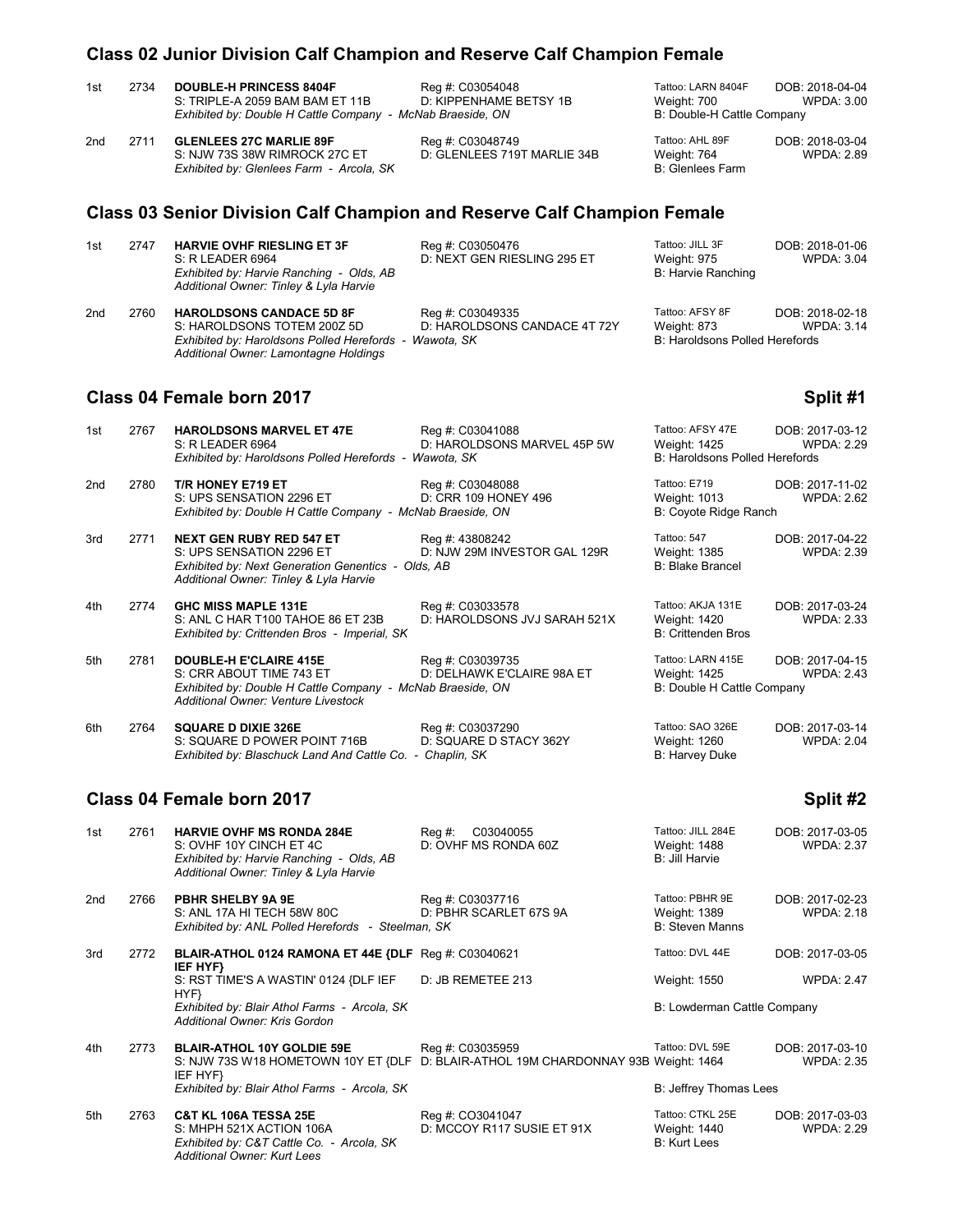| 6th | 2776 | <b>BNC GLENLEES 80B ETTA 54E</b><br>S: TH 809T PLAYMAKER 80B<br>Exhibited by: Justamere Farms Ltd. - Lloydminster, SK<br>Additional Owner: Lyal & Virginia Fox                 | Reg #: C03036008<br>D: BNC 102Y ETTA 6A            | Tattoo: BN 54E<br>Weight: 1450<br><b>B: BNC Polled Herefords</b>      | DOB: 2017-02-18<br><b>WPDA: 2.26</b> |
|-----|------|--------------------------------------------------------------------------------------------------------------------------------------------------------------------------------|----------------------------------------------------|-----------------------------------------------------------------------|--------------------------------------|
| 7th | 2762 | <b>REMITALL-W RITA 96E</b><br>S: REMITALL-W GD WATERLOO ET 12B<br>Exhibited by: Remitall West - Olds, AB                                                                       | Reg #: C03033784<br>D: REMITALL-WEST RITA ET 86B   | Tattoo: REM 96E<br>Weight: 1609<br><b>B: Remitall West</b>            | DOB: 2017-02-19<br><b>WPDA: 2.51</b> |
|     |      | Class 04 Female born 2017                                                                                                                                                      |                                                    |                                                                       | Split #3                             |
| 1st | 2778 | <b>WCC 180A SPIRIT QUEEN 7512E</b><br>S: NJW 144Y 174X DIABLO 180A<br>Exhibited by: Wascana Cattle Company - Regina, SK                                                        | Reg #: C03038242<br>D: WCC 12Z TEMPTRESS 512C      | Tattoo: OND 7512E<br><b>Weight: 1475</b><br><b>B: Bradley Duke</b>    | DOB: 2017-01-29<br><b>WPDA: 2.22</b> |
| 2nd | 2779 | <b>ELM-LODGE EMERALD 25E</b><br>S: R LEADER 6964<br>Exhibited by: Medonte Highlands Polled Herefords - Mississauga, ON<br>Additional Owner: Medonte Highlands Polled Herefords | Reg #: C03032865<br>D: ELM-LODGE BLING 18B         | Tattoo: TAX 25E<br>Weight: 1390<br>B: Elm-Lodge                       | DOB: 2017-02-04<br><b>WPDA: 2.12</b> |
| 3rd | 2769 | TOP-50 EZZY 3E<br>S: HARVIE REVOLUTION ET 23R<br>Exhibited by: Top-50 Livestock - Lashburn, SK                                                                                 | Reg #: C03039477<br>D: TOP-50 CLASSY 1C            | Tattoo: PKL 3E<br>Weight: 1460<br>B: Paige Lehmann                    | DOB: 2017-02-01<br>WPDA: 2.21        |
| 4th | 2770 | <b>BLAIR'S AXA NELLIE 20E</b><br>S: UPS HUTTON 4258 ET<br>Exhibited by: RSK Farms - Brandon, MB<br>Additional Owner: Steven Knutson                                            | Reg #: C03040247<br>D: BLAIR'S NELLIE R117 ET 17B  | Tattoo: BC 20E<br>Weight: 1400<br>B: AXA, Golden Oak, NJW             | DOB: 2017-02-14<br><b>WPDA: 2.16</b> |
| 5th | 2768 | TOP-50 ECKO 5E<br>S: SLDK VENDETTA V-9 ET<br>Exhibited by: Top-50 Livestock - Lashburn, SK                                                                                     | Reg #: C03039368<br>D: TOP-50 BOMBSHELL 22B        | Tattoo: LEH 5E<br>Weight: 1500<br>B: Marc Lehmann                     | DOB: 2017-02-13<br><b>WPDA: 2.31</b> |
| 6th | 2775 | <b>M-R 9500 WYNONNA 14E</b><br>S: H WCC/WB 668 WYARNO 9500 ET<br>Exhibited by: Mission Ridge Herefords - Raymore, SK                                                           | Reg #: C03033507<br>D: M-R 236Y KIMBERLY 14C       | Tattoo: APKO 14E<br>Weight: 1524<br><b>B: Mission Ridge Herefords</b> | DOB: 2017-01-03<br><b>WPDA: 2.21</b> |
| 7th | 2765 | <b>WCC 26C GINGER 7007E</b><br>S: REMITAL-W RIO LOBO ET26C<br>Exhibited by: Blaschuck Land And Cattle Co. - Chaplin, SK                                                        | Reg #: C03038241<br>D: WCC 180A SPIRIT QUEEN 5007C | Tattoo: SAO 7007E<br>Weight: 1260<br><b>B: Harvey Duke</b>            | DOB: 2017-01-23<br><b>WPDA: 1.88</b> |
|     |      | <b>Class 05 Junior Champion and Reserve Junior Champion Female</b>                                                                                                             |                                                    |                                                                       |                                      |
| 1st | 2761 | <b>HARVIE OVHF MS RONDA 284E</b><br>S: OVHF 10Y CINCH ET 4C<br>Exhibited by: Harvie Ranching - Olds, AB<br>Additional Owner: Tinley & Lyla Harvie                              | C03040055<br>Reg#<br>D: OVHF MS RONDA 60Z          | Tattoo: JILL 284E<br>Weight: 1488<br><b>B: Jill Harvie</b>            | DOB: 2017-03-05<br><b>WPDA: 2.37</b> |
| 2nd | 2766 | PBHR SHELBY 9A 9E<br>S: ANL 17A HI TECH 58W 80C<br>Exhibited by: ANL Polled Herefords - Steelman, SK                                                                           | Reg #: C03037716<br>D: PBHR SCARLET 67S 9A         | Tattoo: PBHR 9E<br>Weight: 1389<br><b>B: Steven Manns</b>             | DOB: 2017-02-23<br><b>WPDA: 2.18</b> |

# **Class 06 Female (with 2018 tattooed calf) born 2016 Split #1**

| 1st | 2782 | <b>REMITALL-W BROWN SUGAR 158D</b><br>S: REMITALL-WEST MOONDANCE ET 40B                                                               | Reg #: C03019868<br>D: MOHICAN MARKET Z406 | Tattoo: REM 158D<br>Weight: 1650<br><b>B: Remitall West</b>               | DOB: 2016-03-22<br>WPDA: 1.69        |
|-----|------|---------------------------------------------------------------------------------------------------------------------------------------|--------------------------------------------|---------------------------------------------------------------------------|--------------------------------------|
|     |      | Calf at Side: HARVIE MS SUGAR 241F<br>S: CHURCHILL KICKSTART 501C<br>Exhibited by: Harvie Ranching - Olds, AB                         | Reg #:C03045545<br>Sex: Female             | Tattoo: CVIH 241F<br>Weight: 910<br><b>B: Remitall West</b>               | DOB: 2018-02-20<br><b>WPDA: 3.30</b> |
| 2nd | 2785 | <b>LBB KATHY 05D</b><br>S: STAR KKH SSF KAMIKAZE 41W ET                                                                               | Reg #: C03032107<br>D: GOBLE ASHLEY 109A   | Tattoo: 05D<br>Weight: 1690<br><b>B: Lamb Brothers</b>                    | DOB: 2016-01-03<br>WPDA: 1.60        |
|     |      | Calf at Side: MHPH 106A DEANNA 110F<br>S: MHPH 521X ACTION 106A<br>Exhibited by: Medonte Highlands Polled Herefords - Mississauga, ON | Reg #:C03045749<br>Sex: Female             | Tattoo: MHPH 110F<br>Weight: 960<br>B: Medonte Highlands Polled Herefords | DOB: 2018-01-10<br><b>WPDA: 3.03</b> |

## **Class 07 Female (with 2018 tattooed calf) born 2015 or earlier**

1st 2788 **RVP 106A CAMEO GIRL 45C** Reg #: C03006418 Tattoo: RVP 45C DOB: 2015-01-28

S: MHPH 521X ACTION 106A D: PCL QUEEN MAKER 118U 61Z Weight: 1734 WPDA: 1.24

Calf at Side: GLENLEES 5D HUMBOLT 1F Reg #:C03048269 Tattoo: AHL 1F DOB: 2018-01-06<br>S: HAROLDSONS TOTEM 200Z 5D Sex: Male Sex: Male Neight: 1,239 WPDA: 3.86 S: HAROLDSONS TOTEM 200Z 5D Sex: Male Sexter Music and Meight: 1,239 WPDA: 3.86<br>
Exhibited by: Glenlees Farm - Arcola, SK Sex: Male Sexter Sexter Sexter Sexter Sexter Sexter Sexter Sexter Se *Exhibited by: Glenlees Farm - Arcola, SK* 

| auvv. III II I I I IVI<br>Veight: 960 | DUD. ZU 10-01-10<br><b>WPDA: 3.03</b><br>: Medonte Highlands Polled Herefords |
|---------------------------------------|-------------------------------------------------------------------------------|
|                                       | Split #1                                                                      |
| attoo: RVP 45C<br>Veight: 1734        | DOB: 2015-01-28<br><b>WPDA: 1.24</b>                                          |

B: Medonte Highlands Polled Herefords<br>Tattoo: AHL 1F DOB: 2018-01-06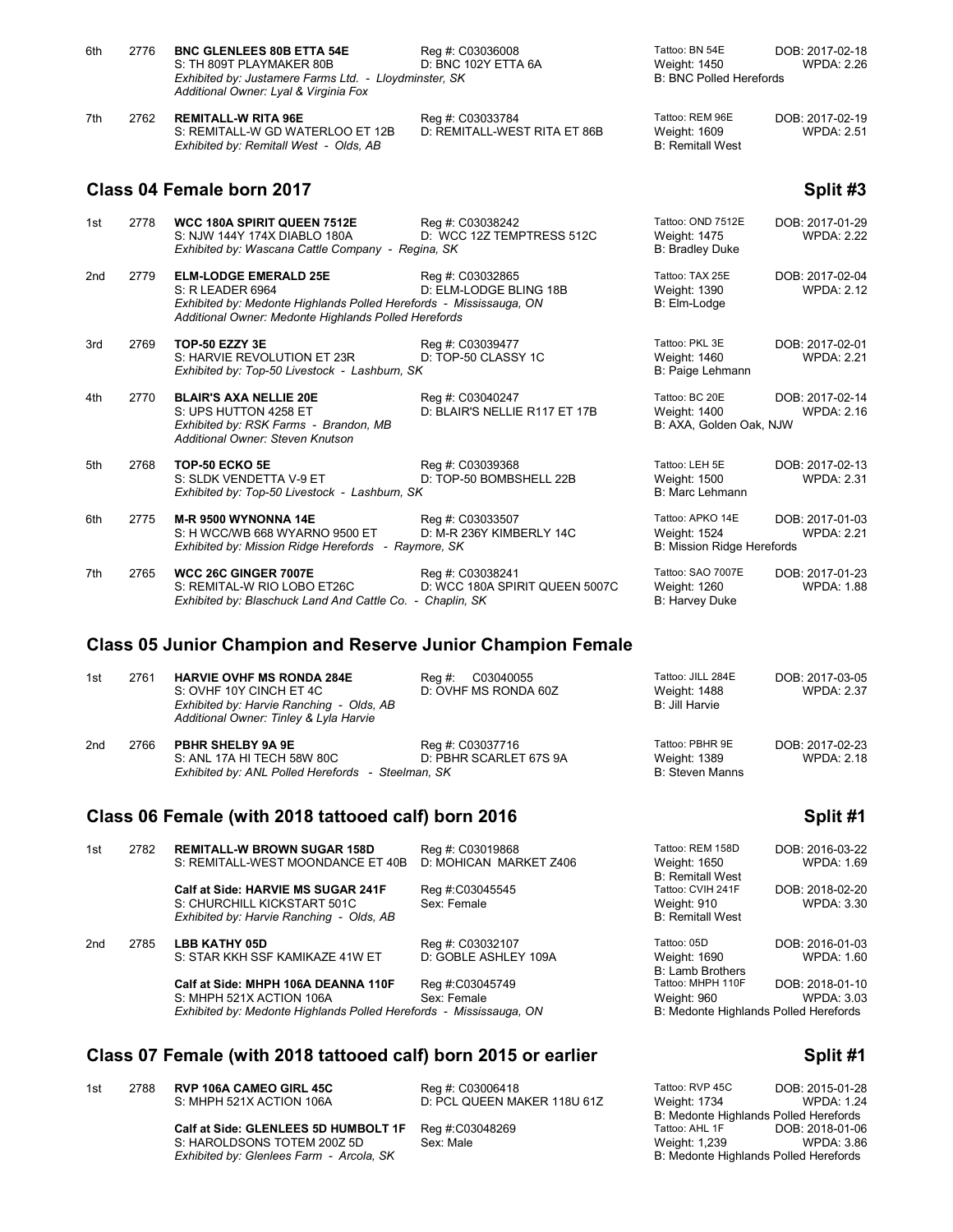| 2 <sub>nd</sub> | 2787 | <b>NCX MISS BELLA 15B</b><br>S: BARE MR YOU TUBE 4Y                                                                            | Reg #: P C02994373<br>D: NCX SINDERALLA 730S | Tattoo: NCX 15B<br>Weight: 1840<br><b>B: Dennis Babiuk</b>   | DOB: 2014-02-18<br><b>WPDA: 1.06</b> |
|-----------------|------|--------------------------------------------------------------------------------------------------------------------------------|----------------------------------------------|--------------------------------------------------------------|--------------------------------------|
|                 |      | <b>Calf at Side: NCX MISS FIONNA 3F</b><br>S: HAROLDSON'S TOTEM 200Z 5D<br>Exhibited by: NCX Polled Herefords - Vegreville, AB | Reg #:P C03046533<br>Sex: Female             | Tattoo: NCXG 3F<br>Weight: 815<br>B: Gabrielle Cheremshynski | DOB: 2018-02-01<br><b>WPDA: 2.76</b> |
|                 |      | <b>Class 08 Senior Champion and Reserve Senior Champion Female</b>                                                             |                                              |                                                              |                                      |
| 1st             | 2788 | <b>RVP 106A CAMEO GIRL 45C</b>                                                                                                 | Reg #: C03006418                             | Tattoo: RVP 45C                                              | DOB: 2015-01-28                      |
|                 |      | S: MHPH 521X ACTION 106A                                                                                                       | D: PCL QUEEN MAKER 118U 61Z                  | Weight: 1734<br>B: Medonte Highlands Polled Herefords        | <b>WPDA: 1.24</b>                    |
|                 |      | Calf at Side: GLENLEES 5D HUMBOLT 1F                                                                                           | Reg #:C03048269                              | Tattoo: AHL 1F                                               | DOB: 2018-01-06                      |
|                 |      | S: HAROLDSONS TOTEM 200Z 5D                                                                                                    | Sex: Male                                    | Weight: 1,239                                                | WPDA: 3.86                           |
|                 |      | Exhibited by: Glenlees Farm - Arcola, SK                                                                                       |                                              | B: Medonte Highlands Polled Herefords                        |                                      |
| 2 <sub>nd</sub> | 2782 | <b>REMITALL-W BROWN SUGAR 158D</b>                                                                                             | Reg #: C03019868                             | Tattoo: REM 158D                                             | DOB: 2016-03-22                      |
|                 |      | S: REMITALL-WEST MOONDANCE ET 40B                                                                                              | D: MOHICAN MARKET Z406                       | Weight: 1650<br><b>B: Remitall West</b>                      | <b>WPDA: 1.69</b>                    |
|                 |      | Calf at Side: HARVIE MS SUGAR 241F                                                                                             | Reg #:C03045545                              | Tattoo: CVIH 241F                                            | DOB: 2018-02-20                      |
|                 |      | S: CHURCHILL KICKSTART 501C<br>Exhibited by: Harvie Ranching - Olds, AB                                                        | Sex: Female                                  | Weight: 910<br><b>B: Remitall West</b>                       | <b>WPDA: 3.30</b>                    |

### **Class 09 Grand Champion and Reserve Grand Champion Female**

*Exhibited by: Harvie Ranching - Olds, AB Additional Owner: Tinley & Lyla Harvie*

| 1st | 2788 | <b>RVP 106A CAMEO GIRL 45C</b><br>S: MHPH 521X ACTION 106A | Reg #: C03006418<br>D: PCL QUEEN MAKER 118U 61Z | Tattoo: RVP 45C<br>Weight: 1734       | DOB: 2015-01-28<br><b>WPDA: 1.24</b> |
|-----|------|------------------------------------------------------------|-------------------------------------------------|---------------------------------------|--------------------------------------|
|     |      |                                                            |                                                 | B: Medonte Highlands Polled Herefords |                                      |
|     |      | Calf at Side: GLENLEES 5D HUMBOLT 1F                       | Reg #:C03048269                                 | Tattoo: AHL 1F                        | DOB: 2018-01-06                      |
|     |      | S: HAROLDSONS TOTEM 200Z 5D                                | Sex: Male                                       | Weight: 1,239                         | <b>WPDA: 3.86</b>                    |
|     |      | Exhibited by: Glenlees Farm - Arcola, SK                   |                                                 | B: Medonte Highlands Polled Herefords |                                      |
| 2nd | 2747 | <b>HARVIE OVHF RIESLING ET 3F</b>                          | Reg #: C03050476                                | Tattoo: JILL 3F                       | DOB: 2018-01-06                      |
|     |      | S: R LEADER 6964                                           | D: NEXT GEN RIESLING 295 ET                     | Weight: 975                           | <b>WPDA: 3.04</b>                    |
|     |      | Exhibited by: Harvie Ranching - Olds, AB                   |                                                 | B: Harvie Ranching                    |                                      |

### **Class 10 Bull born 2018 Split #1**

### 1st 2813 **HAROLDSONS HIKER ET 245F** Reg #: C03054045 Tattoo: AFSY 245F DOB: 2018-04-02<br>S: HAROLDSONS TOTEM 200Z 5D D: HAROLDSONS HLV MARVEL 48Y 12B Weight: 777 WPDA: 3.31 D: HAROLDSONS HLV MARVEL 48Y 12B Weight: 777 WP<br>Vawota, SK Weight: 8.302 B: Haroldsons Polled Herefords *Exhibited by: Haroldsons Polled Herefords - Wawota, SK* 2nd 2850 **BLAIR-ATHOL 97B LOADED 115F** Reg #: C03049263 Tattoo: DVL 115F DOB: 2018-04-03 S: NJW 73S 22Z MIGHTY MAX 97B ET {DLF IEF HYF} D: MHPH 118U CATRIONA 1071Z {DLF IEF HYF} Weight: 809 **Exhibited by: Blair Athol Farms - Arcola, SK B: Duncan Lees B: Duncan Lees** 3rd 2804 **SQUARE - GRIZZLEY 172F** Reg #: C03050801 Tattoo: SAZ 172F DOB: 2018-04-04<br>S: NJW 73S 22Z MIGHTY MAX 69B ET D: SQUARE - D JANE 272C Weight: 780 WPDA: 3.35 S: NJW 73S 22Z MIGHTY MAX 69B ET D: SQUARE - D JANE 272C Weight: 780<br>
Exhibited by: Square D Herefords - Langbank, SK B: James Spencer Duke **Exhibited by: Square D Herefords - Langbank, SK**  2839 **GRH 6D DISC 37F** Reg #: C03048698 Tattoo: RND 37F DOB: 2018-04-01 D: GRH 152M BLOOM 28T Weight: 940<br>
ch, MB<br>
B: Marvin & Kevin Stocki *Exhibited by: Greenridge Farms - Fisher Branch, MB* **Class 10 Bull born 2018 Split #2** 1st 2847 **REMITALL-W JKF BELMONT 162F** Reg #: C03048908 Tattoo: REM 162F DOB: 2018-03-25<br>S: REMITALL-W GD WATERLOO ET 12B D: REMITALL-WEST RITA ET 25A Weight: 910 WPDA: 3.74 S: REMITALL-W GD WATERLOO ET 12B D: REMITALL-WEST RITA ET 25A Weight: 910<br>Exhibited by: Remitall West - Olds. AB 3.745. **Exhibited by: Remitall West - Olds, AB:**  *Additional Owner: JK Fraser Cattle Additional Owner: Jeff & Debbie Paul, BC* 2nd 2811 **GLENLEES BNC 27C CONTACT 113F** Reg #: C03048752 Tattoo: AHL 113F DOB: 2018-03-15 S: NJW 73S 38W RIMROCK 27C ET D: BNC 220P CHELSEA 69Z Weight: 888 Weight: 888 WPDA: 3.51<br>Exhibited by: Glenlees Farm - Arcola. SK *Exhibited by: Glenlees Farm - Arcola, SK* 3rd 2814 **HAROLDSONS STALLONE ET 37F** Reg #: C03053535 Tattoo: AFSY 37F DOB: 2018-03-18<br>S: HAROLDSONS TOTEM 200Z 5D D: HAROLDSONS HLV MARVEL 48Y 12B Weight: 838 WPDA: 3.35 D: HAROLDSONS HLV MARVEL 48Y 12B Weight: 838 WP<br>Vawota, SK B: Haroldsons Polled Herefords *Exhibited by: Haroldsons Polled Herefords - Wawota, SK*

| 4th | 2805 | <b>SQUARE - D TANGENT 973F</b>                  | Rea #: C03052795      | Tattoo: SAZ 973F      | DOB: 2018-03-17   |
|-----|------|-------------------------------------------------|-----------------------|-----------------------|-------------------|
|     |      | S: NJW 34S 38W BEEF 15Z ET                      | D: SQUARE- D JAN 373D | Weight: 785           | <b>WPDA: 3.13</b> |
|     |      | Exhibited by: Square D Herefords - Langbank, SK |                       | B: James Spencer Duke |                   |
|     |      | Additional Owner: Kootenay Polled Herefords     |                       |                       |                   |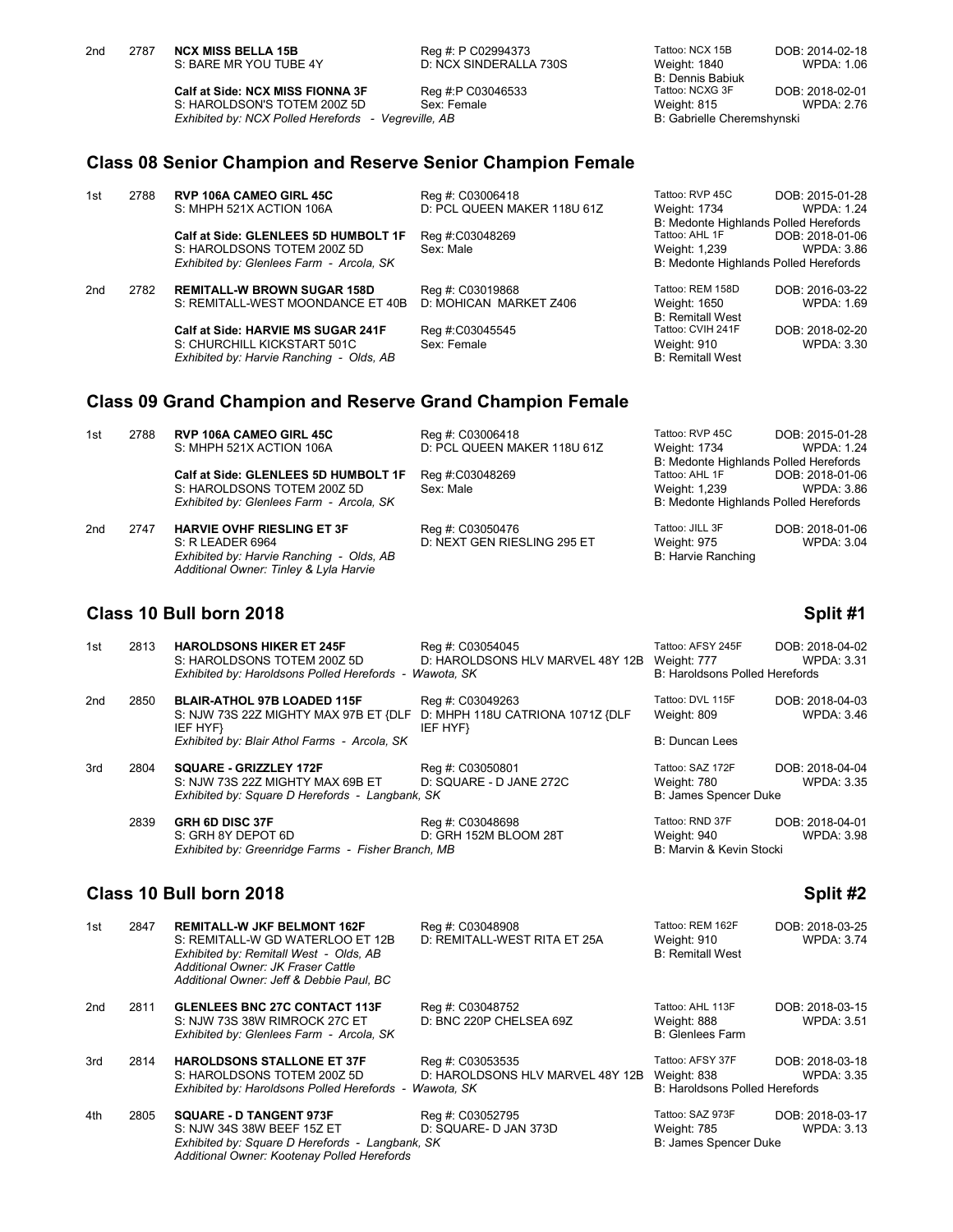| 5th | 2802 | <b>SQUARE -D ROLEX 427F</b>                     | Reg #: C03050781         | Tattoo: SAZ 427F      | DOB: 2018-03-18   |
|-----|------|-------------------------------------------------|--------------------------|-----------------------|-------------------|
|     |      | S: NJW 79Z 22Z HEAVY DUTY 72C ET                | D: SQUARE - D LOGAN 272Z | Weight: 910           | <b>WPDA: 3.64</b> |
|     |      | Exhibited by: Square D Herefords - Langbank, SK |                          | B: James Spencer Duke |                   |

**Class 10 Bull born 2018 Split #3**

| 1st | 2815 | <b>HAROLDSONS TOTEM 5D 20F</b><br>S: HAROLDSONS TOTEM 200Z 5D<br>Exhibited by: Haroldsons Polled Herefords - Wawota, SK  | Reg #: C03054046<br>D: HAROLDSONS ZENA T100 100Y                  | Tattoo: AFSY 20F<br>Weight: 945<br><b>B: Haroldsons Polled Herefords</b> | DOB: 2018-03-02<br><b>WPDA: 3.55</b> |
|-----|------|--------------------------------------------------------------------------------------------------------------------------|-------------------------------------------------------------------|--------------------------------------------------------------------------|--------------------------------------|
| 2nd | 2824 | <b>C&amp;T 106A FREEMAN 18F</b><br>S: MHPH 521X ACTION 106A<br>Exhibited by: C&T Cattle Co. - Arcola, SK                 | Reg #: C03053994<br>D: ANL P606 NORTHERN LADY 38X                 | Tattoo: TL 18F<br>Weight: 980<br>B: Chris Lees                           | DOB: 2018-03-08<br><b>WPDA: 3.77</b> |
| 3rd | 2796 | <b>KLR FLINT 3F</b><br>S: CHURCHILL REDBULL 200Z<br>Exhibited by: KLR Polled Herefords - Maple Creek, SK                 | Reg #: C03052799<br>D: KLR JANICE 17Y                             | Tattoo: KLR 3F<br>Weight: 973<br>B: Karen Wagner                         | DOB: 2018-03-02<br><b>WPDA: 3.66</b> |
| 4th | 2849 | <b>BLAIR-ATHOL 161 AUTOMATIC 62F</b><br>S: REMITALL HEATER 161U {DLF IEF HYF}                                            | Reg #: C03048844<br>D: BLAIR-ATHOL HOME BABY 31B {DLF<br>IEF HYF} | Tattoo: DVL 62F<br>Weight: 854                                           | DOB: 2018-03-11<br><b>WPDA: 3.32</b> |
|     |      | Exhibited by: Blair Athol Farms - Arcola, SK                                                                             |                                                                   | <b>B: Duncan Lees</b>                                                    |                                      |
| 5th | 2803 | <b>SQUARE - D MUSCLE MAN 272F</b><br>S: NJW 79Z 22Z HEAVY DUTY 72C ET<br>Exhibited by: Square D Herefords - Langbank, SK | Reg #: C03050744<br>D: SQUARE -D ELLIE 427W                       | Tattoo: SAZ 272F<br>Weight: 920<br>B: James Spencer Duke                 | DOB: 2018-03-02<br><b>WPDA: 3.46</b> |
|     |      | Class 10 Bull born 2018                                                                                                  |                                                                   |                                                                          | Split #4                             |

### 1st 2810 **GLENLEES BNC 27C IMPACT 43F** Reg #: C03048751 Tattoo: AHL 43F DOB: 2018-02-17<br>S: NJW 73S 38W RIMROCK 27C ET D: BNC 111Y NELLIE 308A Weight: 1066 WPDA: 3.82 S: NJW 73S 38W RIMROCK 27C ET *Exhibited by: Glenlees Farm - Arcola, SK* B: Glenlees Farm - Arcola, SK *Additional Owner: Dorbay Polled Herefords, Ont.* 2nd 2845 **REMITALL-W CLOUD 9 ET 95F** Reg #: C03048332 Tattoo: REM 95F DOB: 2018-02-19<br>S: CHURCHILL KICKSTART 501C ET D: REMITALL-WEST MARVEL ET 76Y Weight: 1045 WPDA: 3.77 D: REMITALL-WEST MARVEL ET 76Y Weight: 1045 WPDA: 3.77<br>B: Remitall West *Exhibited by: Remitall West - Olds, AB Additional Owner: Dallas Farms, AB* 3rd 2798 **MANCHESTER 28M FOCUS ET 852F** Reg #: C03053743 Tattoo: MAN 852F DOB: 2018-02-22 S: GOLDEN-OAK 4J MAXIMUM 28M D: JJPH 584R TRU STYLE 850U W<br>Exhibited by: Manchester Polled Hereford's - Senlac, SK **Exhibited by: Manchester Polled Hereford's -**4th 2843 **RSK SCK 6964 FACSIMILE 51F** Reg #: C03049893 Tattoo: RSK 51F DOB: 2018-02-17<br>S: R LEADER 6964 The D: RSK SCK 190Z MS XKEONA ET 361D Weight: 950 S: R LEADER 6964 D: RSK SCK 190Z MS XKEONA ET 361D *Exhibited by: RSK Farms - Brandon, MB* **B:**  $B:$ *Additional Owner: Steven Knutson* 5th 2826 **DOUBLE DEUCE BUCKEYE 69F** Reg #: C03046896 Tattoo: DDA 69F DOB: 2018-02-17<br>S: ANL BCL 521X VICTOR 4A D: SQUARE-D REISS ET 69A Weight: 976 WPDA: 3.50 S: ANL BCL 521X VICTOR 4A D: SQUARE-D REISS ET 69A Weight: 976<br>
Exhibited by: Double Deuce Acres - Regina. SK B: Double Deuce Acres **Exhibited by: Double Deuce Acres - Regina, SK** 6th 2834 **M-R 55B KANE 12F** Reg #: C03045485 Tattoo: APKO 12F DOB: 2018-02-17<br>S: XLP 75Z KELSEY 55B D: M-R 236Y KIMBERLY 12C Weight: 918 WPDA: 3.29 D: M-R 236Y KIMBERLY 12C Weight: 918<br>
more. SK WebDate: The B: Mission Ridae Herefords *Exhibited by: Mission Ridge Herefords - Raymore, SK* 7th 2835 **M-R 172B EXCEL 884F** Reg #: C03045520 Tattoo: APKO 884F DOB: 2018-02-18<br>S: GHC EXCEL 172B D: M-R 236Y KIMBERLY 83D Weight: 863 WPDA: 3.10 D: M-R 236Y KIMBERLY 83D Weight: 863<br>
more, SK WESTERLY 83D B: Mission Ridge Herefords *Exhibited by: Mission Ridge Herefords - Raymore, SK* 8th 2795 **BCD 33A FLASH 849F** Reg #: C03053113 Tattoo: BCDO 849F DOB: 2018-02-19<br>S: REMITALL-WEST HAVANA ET 33A D: BCD 902W AMANDA 315A Weight: 1088 WPDA: 3.93 S: REMITALL-WEST HAVANA ET 33A D: BCD 902W AMANDA 315A Weight: 1088<br>Exhibited by: Dallas Farms Inc. - Bowden. AB **Exhibited by: Dallas Farms Inc. - Bowden, AB**

### **Class 10 Bull born 2018 Split #5**

| 1st | 2831 | <b>HARVIE CAPTAIN ET 170F</b><br>S: R LEADER 6964<br>Exhibited by: Harvie Ranching - Olds, AB                     | Reg #: C03048886<br>D: HARVIE MS FIREFLY 24U    | Tattoo: CVIH 170F<br>Weight: 1070<br>B: Harvie Ranching           | DOB: 2018-02-08<br><b>WPDA: 3.72</b> |
|-----|------|-------------------------------------------------------------------------------------------------------------------|-------------------------------------------------|-------------------------------------------------------------------|--------------------------------------|
| 2nd | 2822 | ANL 71D START ME UP 51A 83F<br>S: TH 745A 7B START ME UP 71D<br>Exhibited by: ANL Polled Herefords - Steelman. SK | Reg #: C03049247<br>D: JHF LINDA 51A            | Tattoo: KKL 83F<br>Weight: 1010<br><b>B: ANL Polled Herefords</b> | DOB: 2018-02-07<br><b>WPDA: 3.49</b> |
| 3rd | 2832 | <b>HARVIE NEW CONCEPT ET 197F</b><br>S: R LEADER 6964<br>Exhibited by: Harvie Ranching - Olds, AB                 | Reg #: C03048887<br>D: HARVIE MS FIREFLY ET 55W | Tattoo: CVIH 197F<br>Weight: 985<br><b>B: Harvie Ranching</b>     | DOB: 2018-02-12<br><b>WPDA: 3.47</b> |

| ttoo: DVL 62F<br>eight: 854                                 | DOB: 2018-03-1<br><b>WPDA: 3.3</b> |
|-------------------------------------------------------------|------------------------------------|
| Duncan Lees                                                 |                                    |
| ttoo: SAZ 272F<br>eight: 920<br>James Spencer Duke          | DOB: 2018-03-0<br><b>WPDA: 3.4</b> |
|                                                             | Split #                            |
| ttoo: AHL 43F<br>eight: 1066<br>Glenlees Farm               | DOB: 2018-02-1<br><b>WPDA: 3.8</b> |
| ttoo: REM 95F<br>eight: 1045<br><b>Remitall West</b>        | DOB: 2018-02-1<br><b>WPDA: 3.7</b> |
| ttoo: MAN 852F<br>eight: 890<br>Manchester Polled Herefords | DOB: 2018-02-2<br><b>WPDA: 3.2</b> |
| ttoo: RSK 51F<br>eight: 950<br><b>RSK Farms</b>             | DOB: 2018-02-1<br><b>WPDA: 3.4</b> |
|                                                             |                                    |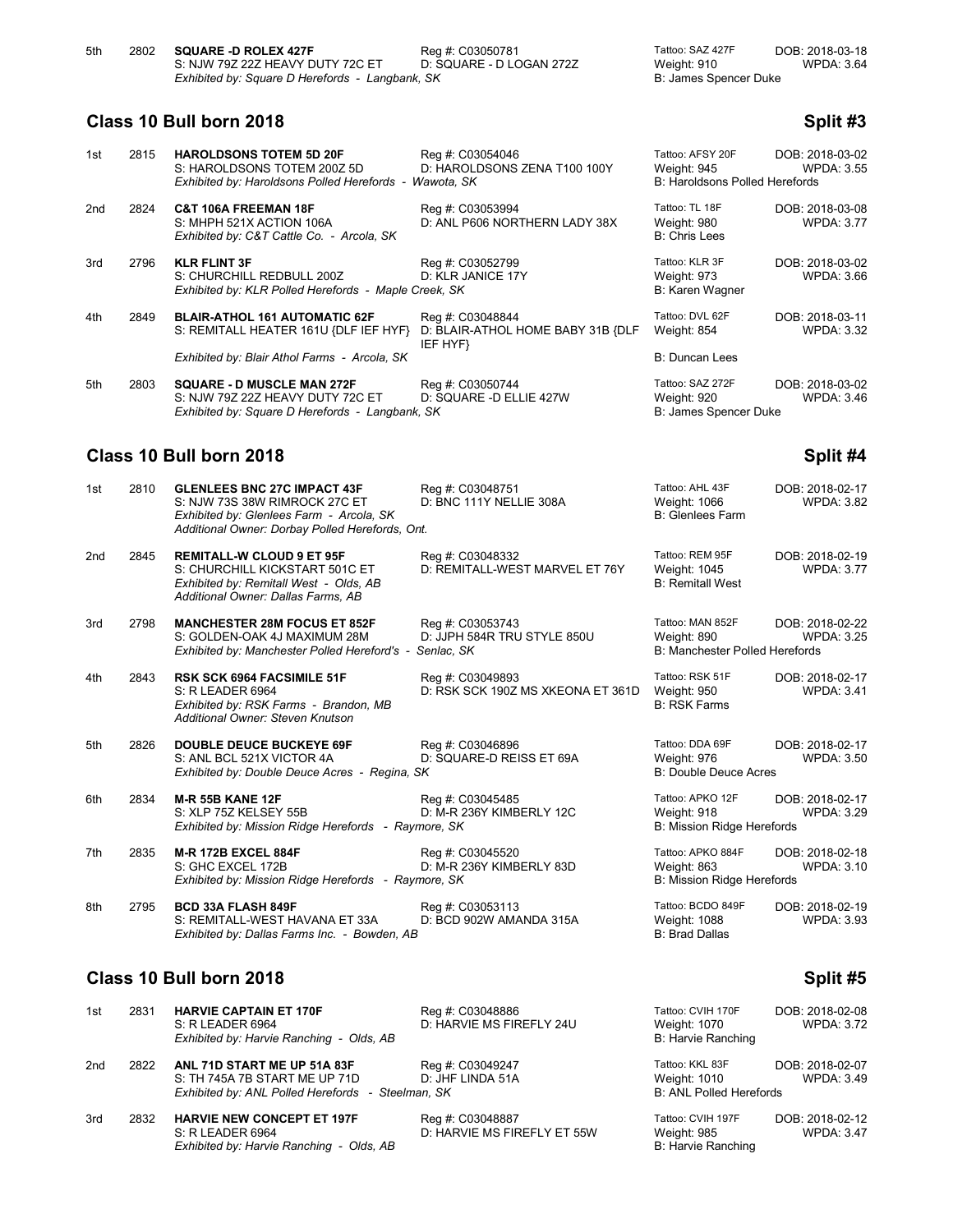| 4th | 2848 | <b>RU BA 27C CANNON 218F</b><br>S: NJW 73S 38W RIMROCK 27C ET<br>Exhibited by: Blair Athol Farms - Arcola, SK                                   | Reg #: C03048784<br>D: PCL LADY LUCK 11X 62A | Tattoo: EKD 218F<br>Weight: 882<br><b>B: Robert E Bestrop</b>         | DOB: 2018-02-16<br><b>WPDA: 3.15</b> |
|-----|------|-------------------------------------------------------------------------------------------------------------------------------------------------|----------------------------------------------|-----------------------------------------------------------------------|--------------------------------------|
| 5th | 2842 | <b>RSK 94B FACTOR ET 33F</b><br>S: JDH 4X ULTIMATE 236Z 94B<br>Exhibited by: RSK Farms - Brandon, MB                                            | Reg #: C03049891<br>D: RSK 4L SAGE 23S       | Tattoo: RSK 33F<br>Weight: 910<br><b>B: RSK Farms</b>                 | DOB: 2018-02-12<br>WPDA: 3.20        |
| 6th | 2829 | <b>HMS HICLIFFE 109 FALCON ET 95F</b><br>S: CRR 719 CATAPULT 109<br>Exhibited by: HMS Hi-Cliffe - Outlook, SK                                   | Reg #: C03049953<br>D: HI-CLIFFE XCEL 64X    | Tattoo: HMS95F<br><b>Weight: 1123</b><br>B: H&M Millham & S Perlinger | DOB: 2018-02-10<br>WPDA: 3.93        |
| 7th | 2794 | <b>BCD 33A HOMETOWN 824F</b><br>S: REMITALL-WEST HAVANA ET 33A<br>Exhibited by: Dallas Farms Inc. - Bowden, AB<br>Additional Owner: Brad Dallas | Reg #: C03051969<br>D: BCD 81T ERICKA 081X   | Tattoo: BCDO 824F<br>Weight: 1013<br><b>B: Brad Dallas</b>            | DOB: 2018-02-10<br>WPDA: 3.54        |

### **Class 10 Bull born 2018 Split #6**

| 1st             | 2837 | <b>BROOKS 106A 30B ACTION 1F</b><br>S: MHPH 521X ACTION 106A<br>Exhibited by: Brooks Farms - Alameda, SK                                                         | Reg #: C03047282<br>D: GLENLEES DBK 10Y ART WORK 30B | Tattoo: BRKS 1F<br>Weight: 1010<br>B: Medonte Highlands Polled Herefords | DOB: 2018-01-26<br><b>WPDA: 3.36</b> |
|-----------------|------|------------------------------------------------------------------------------------------------------------------------------------------------------------------|------------------------------------------------------|--------------------------------------------------------------------------|--------------------------------------|
| 2 <sub>nd</sub> | 2821 | <b>ANL 23B TAHOE 2323Z 49F</b><br>S: ANL C HAR T100 TAHOE 86 ET 23B<br>Exhibited by: ANL Polled Herefords - Steelman, SK                                         | Reg #: C03049256<br>D: SQUARE-D INVESTOR GAL 2323Z   | Tattoo: KKL 49F<br>Weight: 1008<br><b>B: ANL Polled Herefords</b>        | DOB: 2018-01-29<br><b>WPDA: 3.38</b> |
| 3rd             | 2838 | <b>BROOKS 201C 409D OUTLAW 3F</b><br>S: NJW 76S 27A SALUTE 201C<br>Exhibited by: Brooks Farms - Alameda, SK                                                      | Reg #: C03049180<br>D: MOHICAN CATALINA 409D ET      | Tattoo: BRKS 3F<br>Weight: 960<br><b>B: Mohican West</b>                 | DOB: 2018-02-01<br><b>WPDA: 3.25</b> |
| 4th             | 2846 | <b>REMITALL-W AFTERSHOCK ET 59F</b><br>S: KCL WPF THE PROFESSOR 7110ET<br>Exhibited by: Remitall West - Olds, AB<br>Additional Owner: 3-D-L Polled Herefords, BC | Reg #: C03048904<br>D: REMITALL-WEST BELLE 36B       | Tattoo: REM 59F<br>Weight: 1039<br><b>B: Remitall West</b>               | DOB: 2018-02-05<br><b>WPDA: 3.57</b> |
| 5th             | 2844 | <b>CJBH SIR EARL'S DIBLEY 2F</b><br>S: R LEADER 6964<br>Exhibited by: RSK Farms - Brandon, MB<br>Additional Owner: Bujold Farms                                  | Reg #: C03053515<br>D: RSK 199B MISS SPARKLES 24D    | Tattoo: CJBH 2F<br>Weight: 950<br><b>B: RSK Farms</b>                    | DOB: 2018-02-03<br><b>WPDA: 3.24</b> |
| 6th             | 2790 | <b>NCX FLEMING 730F</b><br>S: BARE MR YOU TUBE 4Y<br>Exhibited by: NCX Polled Herefords - Vegreville, AB                                                         | Reg #: C03053086<br>D: NCX SINDERALLA 730S           | Tattoo: NCX 730F<br>Weight: 1020<br><b>B: Dennis Babiuk</b>              | DOB: 2018-01-27<br><b>WPDA: 3.40</b> |
| 7th             | 2825 | <b>DOUBLE DEUCE FORCE 332F</b><br>S: ANL BCL 521X VICTOR 4A<br>Exhibited by: Double Deuce Acres - Regina, SK                                                     | Reg #: C03046897<br>D: DOUBLE DEUCE PATRICIA 32D     | Tattoo: DDA 332F<br>Weight: 993<br>B: Double Deuce Acres                 | DOB: 2018-01-28<br><b>WPDA: 3.32</b> |

# **Class 10 Bull born 2018 Split #7 Split #7**

| 1st             | 2800 | <b>MANCHESTER 118U FORTUNE 823F</b><br>S: MHPH 101S UMPIRE 118U<br>Exhibited by: Manchester Polled Hereford's - Senlac, SK                    | Reg #: C03053133<br>D: ANL DL 45P MISSY ET 57Z        | Tattoo: MAN 823F<br>Weight: 935<br>B: Medonte Highland Polled Herefords | DOB: 2018-01-17<br><b>WPDA: 3.02</b> |
|-----------------|------|-----------------------------------------------------------------------------------------------------------------------------------------------|-------------------------------------------------------|-------------------------------------------------------------------------|--------------------------------------|
| 2 <sub>nd</sub> | 2817 | <b>BIG-GULLY CRIMSON TIDE 201F</b><br>S: TH 71U 719T MR HEREFORD 11X<br>Exhibited by: Big Gully Farm - Maidstone, SK                          | Reg #: C03047328<br>D: BIG-GULLY 2011 BOBBY JEAN 200B | Tattoo: LLH 201F<br>Weight: 860<br>B: Big Gully Farm                    | DOB: 2018-01-22<br><b>WPDA: 2.82</b> |
| 3rd             | 2828 | HMS HI-CLIFFE 8Y FIREFOX 5F<br>S: NJW 73S W18 HOMEGROWN 8Y ET<br>Exhibited by: HMS Hi-Cliffe - Outlook, SK                                    | Reg #: C03048410<br>D: S7R R294 SALLY 8A              | Tattoo: HMS 5F<br>Weight: 1280<br>B: H&M Millham & S Perlinger          | DOB: 2018-01-25<br><b>WPDA: 4.24</b> |
| 4th             | 2807 | <b>TCF 75D VISA AVION 818F</b><br>S: GHC VISA 75D<br>Exhibited by: The Cliff Farms - Saskatoon, SK                                            | Reg #: C03046251<br>D: TCF 3S GLORIA 415B             | Tattoo: THR 818F<br>Weight: 1130<br><b>B: Kurtis Reid</b>               | DOB: 2018-01-21<br><b>WPDA: 3.69</b> |
| 5th             | 2827 | <b>DOUBLE DEUCE GAMBLER 77F</b><br>S: XLP 38Z POLLED SCRIPT 355B<br>Exhibited by: Double Deuce Acres - Regina, SK                             | Reg #: C03049171<br>D: XLP ROSE ET 77D                | Tattoo: DDA 77F<br>Weight: 1008<br><b>B: Lone Pine Cattle Services</b>  | DOB: 2018-01-24<br><b>WPDA: 3.33</b> |
| 6th             | 2789 | <b>NCX FABIYUS 8F</b><br>S: HAROLDSON'S TOTEM 200Z 5D<br>Exhibited by: NCX Polled Herefords - Vegreville, AB<br>Additional Owner: 3-D-L Farms | Reg #: P C03047051<br>D: NCX MISS DREAM GIRL 8D       | Tattoo: NCX 8F<br>Weight: 975<br><b>B: Dennis Babiuk</b>                | DOB: 2018-01-17<br><b>WPDA: 3.15</b> |
|                 | 2818 | <b>BIG-GULLY 109 BLUE BLOOD ET 1F</b><br>S: CRR 719 CATAPULT 109<br>Exhibited by: Big Gully Farm - Maidstone, SK                              | Reg #: C03050972<br>D: BIG-GULLY 2165 FANCY 330U      | Tattoo: LLH 1F<br>Weight: 830<br>B: Big Gully Farm                      | DOB: 2018-01-17<br><b>WPDA: 2.68</b> |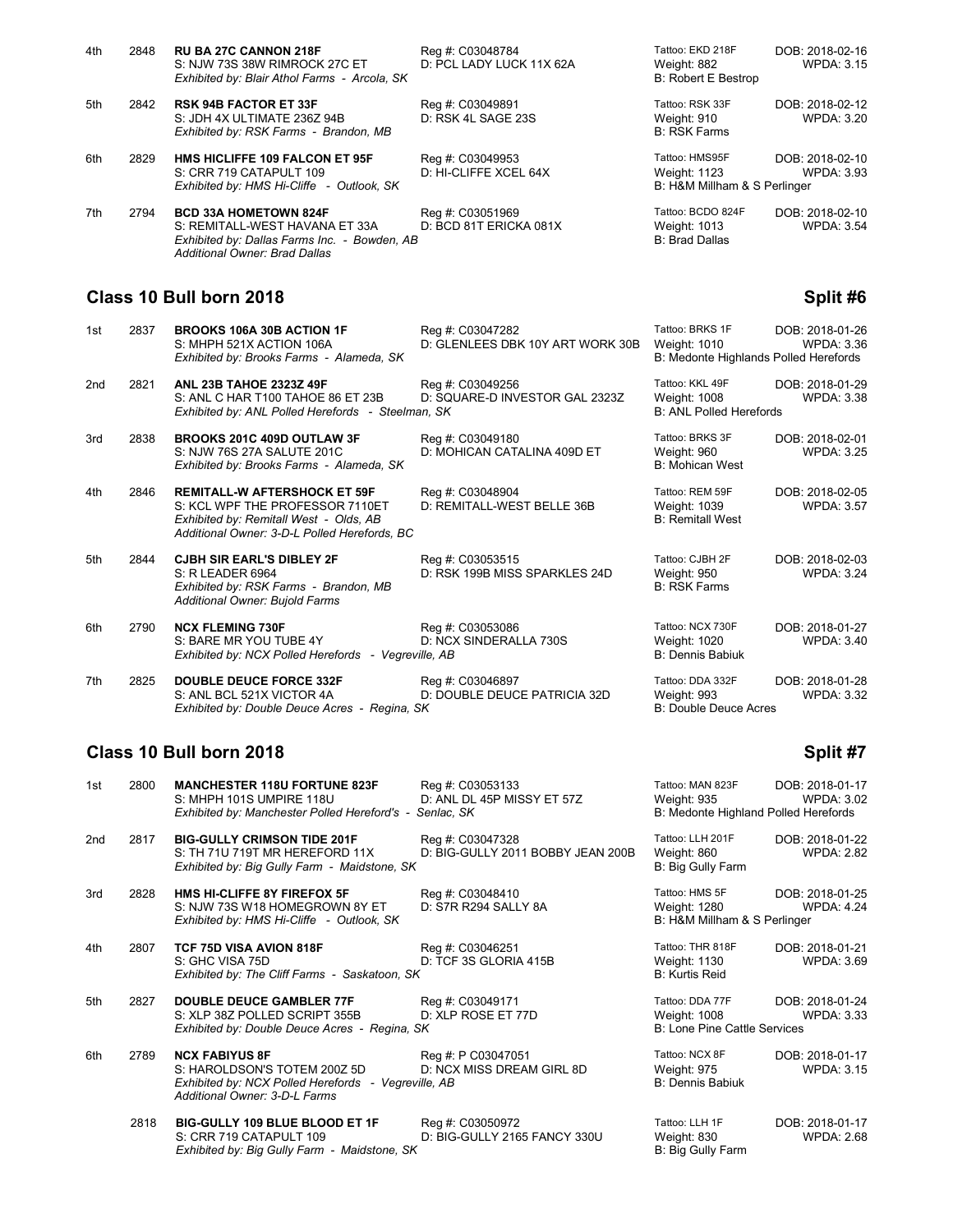### **Class 10 Bull born 2018 Split #8**

### 1st 2830 **HARVIE OVHF EMPOWER ET 5F** Reg #: C03050477 Tattoo: JILL 5F DOB: 2018-01-13<br>13.71 S: R LEADER 6964 **D: NEXT GEN RIESLING 295 ET** Weight: 1165 WPDA: 3.71 D: NEXT GEN RIESLING 295 ET Weight: 1165 WPDA: 3.71<br>B: Harvie Ranching *Exhibited by: Harvie Ranching - Olds, AB Additional Owner: Tinley & Lyla Harvie* 2nd 2812 **GH 5Z SOLID FOCUS ET 88F** Reg #: C03048462 Tattoo: NHP 88F DOB: 2018-01-11<br>S: GH 7101 ROCK SOLID 5Z D: GH MISS KILO DELIGHT 61B Weight: 1100 WPDA: 3.48 D: GH MISS KILO DELIGHT 61B Weight: 1100 V<br>Bonita, AB B: Nelson Hirsche Purebreds *Exhibited by: Nelson Hirsche Purebreds - Del Bonita, AB Additional Owner: Landon Smith* 3rd 2808 **GLENLEES 5D HUMBOLT 1F** Reg #: C03048269 Tattoo: AHL 1F DOB: 2018-01-06<br>S: HAROLDSONS TOTEM 200Z 5D D: RVP 106A CAMEO GIRL 45C Weight: 1239 WPDA: 3.86 D: RVP 106A CAMEO GIRL 45C Weight: 1239 WPDA: 3.86<br>B: Medonte Highlands Polled Herefords *Exhibited by: Glenlees Farm - Arcola, SK* 4th 2792 **AIRRIESS ACRES T-T EMPIRE 7F** Reg #: C03046617 Tattoo: TSA 7F DOB: 2018-01-10<br>S: TH 122 71I VICTOR 719T D: AIRRIESS ACRES FANTASY 37D Weight: 1050 WPDA: 3.31 S: TH 122 71I VICTOR 719T D: AIRRIESS ACRES FANTASY 37D Weight: 1050 WPDA: 3.31<br>Exhibited by: Airriess Acres - Wadena, SK B: Airriess Acres B: Airriess Acres *Exhibited by: Airriess Acres - Wadena, SK Additional Owner: Til Toba Polled Herefords*  5th 2797 **MANCHESTER 3134A FORGED 816F** Reg #: C03053132 Tattoo: MAN 816F DOB: 2018-01-12<br>S: CHURCHILL STUD 3134A D: JJPH 106A 303A RAYNE 614D Weight: 1100 WPDA: 3.49 D: JJPH 106A 303A RAYNE 614D Weight: 1100 WPI WP<br>Senlac, SK Weight: 3.499 B: Manchester Polled Herefords *Exhibited by: Manchester Polled Hereford's - Senlac, SK* 6th 2791 **KIRBY-LONEPINE TOP BRASS 176F** Reg #: C03049169 Tattoo: LPK 176F DOB: 2018-01-16<br>S: ANL A XLP ACTION ET 75Z D: KIRBY-LONEPINE 6Z LEXUS 765B Weight: 1071 VPDA: 3.44 D: KIRBY-LONEPINE 6Z LEXUS 765B Weight: 1071 WPDA: 3.4<br>ank. SK B: Lone Pine Cattle Services and Kirby *Exhibited by: Lone Pine Cattle Services - Vibank, SK* Polled Herefords *Additional Owner: Kirby Polled Herefords* 2820 **BLAIRS 136B IRON WILL 1F** Reg #: C03052483 Tattoo: BC 1F DOB: 2018-01-05<br>276: S: GOLDEN OAK OUTCROSS 18U D: GHC MISS UNIQUE 136B Weight: 890 WPDA: 2.76 S: GOLDEN OAK OUTCROSS 18U D: GHC MISS UNIQUE 136B Weight: 890 Weight: 890 Metal of Dieter County, AB Deer County, AB *Exhibited by: Golden Oak Livestock - Red Deer County, AB*

## **Class 11 Junior Division Calf Champion and Reserve Calf Champion Bull**

*Additional Owner: Blairs.Ag Cattle Company*

| 1st | 2845 | <b>REMITALL-W CLOUD 9 ET 95F</b><br>S: CHURCHILL KICKSTART 501C ET<br>Exhibited by: Remitall West - Olds, AB<br>Additional Owner: Dallas Farms, AB | Reg #: C03048332<br>D: REMITALL-WEST MARVEL ET 76Y | Tattoo: REM 95F<br>Weight: 1045<br><b>B:</b> Remitall West | DOB: 2018-02-19<br><b>WPDA: 3.77</b> |
|-----|------|----------------------------------------------------------------------------------------------------------------------------------------------------|----------------------------------------------------|------------------------------------------------------------|--------------------------------------|
| 2nd | 2815 | <b>HAROLDSONS TOTEM 5D 20F</b>                                                                                                                     | Reg #: C03054046                                   | Tattoo: AFSY 20F                                           | DOB: 2018-03-02                      |
|     |      | S: HAROLDSONS TOTEM 200Z 5D<br>Exhibited by: Haroldsons Polled Herefords - Wawota, SK                                                              | D: HAROLDSONS ZENA T100 100Y                       | Weight: 945<br>B: Haroldsons Polled Herefords              | WPDA: 3.55                           |

## **Class 12 Senior Division Calf Champion and Reserve Calf Champion Bull**

| 1st             | 2830 | <b>HARVIE OVHF EMPOWER ET 5F</b><br>S: R LEADER 6964<br>Exhibited by: Harvie Ranching - Olds, AB<br>Additional Owner: Tinley & Lyla Harvie                         | Reg #: C03050477<br>D: NEXT GEN RIESLING 295 ET | Tattoo: JILL 5F<br>Weight: 1165<br>B: Harvie Ranching      | DOB: 2018-01-13<br>WPDA: 3.71 |
|-----------------|------|--------------------------------------------------------------------------------------------------------------------------------------------------------------------|-------------------------------------------------|------------------------------------------------------------|-------------------------------|
| 2 <sub>nd</sub> | 2810 | <b>GLENLEES BNC 27C IMPACT 43F</b><br>S: NJW 73S 38W RIMROCK 27C ET<br>Exhibited by: Glenlees Farm - Arcola, SK<br>Additional Owner: Dorbay Polled Herefords, Ont. | Reg #: C03048751<br>D: BNC 111Y NELLIE 308A     | Tattoo: AHL 43F<br>Weight: 1066<br><b>B:</b> Glenlees Farm | DOB: 2018-02-17<br>WPDA: 3.82 |

### **Class 13 Bull born 2017 Split #1**

| 1st | 2851 | H RW ALL IN 7165 ET<br>S: JDH JJD 9Y 485T ALL IN 96B ET<br>Exhibited by: Harvie Ranching - Olds, AB<br>Additional Owner: Brost Land and Cattle<br><b>Additional Owner: RSK Farms</b> | Reg #: C03050475<br>D: EXR TERRI 489                 | Tattoo: 7165<br>Weight: 1990<br>B: Hoffman Ranch                | DOB: 2017-02-15<br>WPDA: 3.08        |
|-----|------|--------------------------------------------------------------------------------------------------------------------------------------------------------------------------------------|------------------------------------------------------|-----------------------------------------------------------------|--------------------------------------|
| 2nd | 2859 | <b>BRENDALE PREMIER ELDORADO 220E</b><br>S: CPR 719 CATAPULT 109<br>Exhibited by: Premier Livestock - Milverton, ON                                                                  | Reg #: C03034282<br>D: EARLYBIRD 966R 23X ROXY 19Z   | Tattoo: TGPH 220E<br>Weight: 1978<br><b>B: Brendale Acres</b>   | DOB: 2017-02-20<br>WPDA: 3.09        |
| 3rd | 2854 | HMS HI-CLIFFE 305A EVEREST 10E<br>S: TCF JVJ 11X THE GOODS 305A<br>Exhibited by: HMS Hi-Cliffe - Outlook, SK                                                                         | Reg #: C03034842<br>D: HMS HCF 29W BLUE DIAMOND 170B | Tattoo: HMS 10E<br>Weight: 1753<br>B: H&M Millham & S Perlinger | DOB: 2017-03-06<br><b>WPDA: 2.80</b> |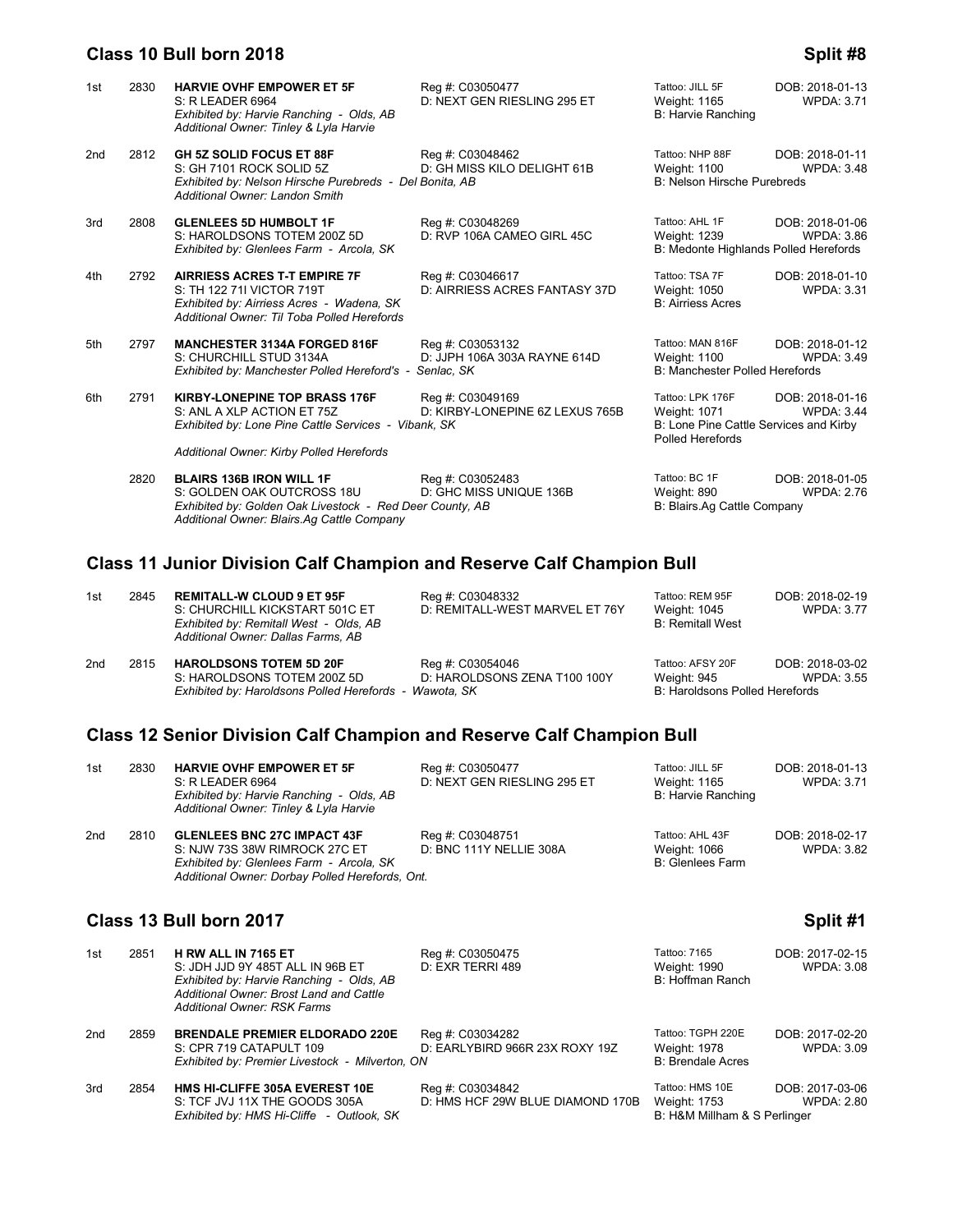| 4th | 2858 | <b>GHC C5 ATTENTION 155E</b>                 | Rea #: C03037388           | Tattoo: AKJA 155E  | DOB: 2017-07-03   |
|-----|------|----------------------------------------------|----------------------------|--------------------|-------------------|
|     |      | S: SHF CANNON Z210 C95                       | D: GHC C5 MISS DUCHESS 58C | Weight: 1490       | <b>WPDA: 2.93</b> |
|     |      | Exhibited by: Crittenden Bros - Imperial, SK |                            | B: Crittenden Bros |                   |

# **Class 13 Bull born 2017 Split #2 Split #2**

| 1st | 2857 | MHPH 3134 EVOLUTION 117E<br>S: CHURCHILL STUD 3134A<br>Exhibited by: Medonte Highlands Polled Herefords - Mississauga, ON<br>Additional Owner: Moorehaven Farms                                                          | Reg #: C03032214<br>D: MHPH 10Y NITA 226B           | Tattoo: MHPH 117E<br>Weight: 2025<br>B: Medonte Highlands Polled Herefords | DOB: 2017-01-17<br><b>WPDA: 3.00</b> |
|-----|------|--------------------------------------------------------------------------------------------------------------------------------------------------------------------------------------------------------------------------|-----------------------------------------------------|----------------------------------------------------------------------------|--------------------------------------|
| 2nd | 2852 | <b>GH 377X ECLIPSE 27E</b><br>S: GH ADAMS NITRO DESIGN ET 377X<br>Exhibited by: Nelson Hirsche Purebreds - Del Bonita, AB<br>Additional Owner: Kurt Sanburg Montrose CA<br>Additional Owner: Wade Carroll Schulenburg TX | Reg #: C03032382<br>D: MLL 42S RESOLUTION 315Y      | Tattoo: NHP 27E<br>Weight: 1980<br><b>B: Nelson Hirsche Purebreds</b>      | DOB: 2017-01-12<br><b>WPDA: 2.91</b> |
| 3rd | 2855 | <b>REMITALL-W CONNECTED ET 24E</b><br>S: REMITALL-W 50 SHADES ET 12C<br>Exhibited by: Remitall West - Olds, AB<br>Additional Owner: C&T Cattle Co.                                                                       | Reg #: C03036039<br>D: REMITALL-WEST YELLOW ROSE 2Y | Tattoo: REM 24E<br>Weight: 1890<br><b>B: Remitall West</b>                 | DOB: 2017-01-21<br><b>WPDA: 2.82</b> |
|     |      | <b>Class 14 Junior Champion and Reserve Junior Champion Bull</b>                                                                                                                                                         |                                                     |                                                                            |                                      |

| 1st             | 2851 | H RW ALL IN 7165 ET<br>S: JDH JJD 9Y 485T ALL IN 96B ET<br>Exhibited by: Harvie Ranching - Olds, AB<br>Additional Owner: Brost Land and Cattle<br>Additional Owner: RSK Farms | Reg #: C03050475<br>D: EXR TERRI 489               | Tattoo: 7165<br>Weight: 1990<br>B: Hoffman Ranch       | DOB: 2017-02-15<br>WPDA: 3.08 |
|-----------------|------|-------------------------------------------------------------------------------------------------------------------------------------------------------------------------------|----------------------------------------------------|--------------------------------------------------------|-------------------------------|
| 2 <sub>nd</sub> | 2859 | <b>BRENDALE PREMIER ELDORADO 220E</b><br>S: CPR 719 CATAPULT 109<br>Exhibited by: Premier Livestock - Milverton, ON                                                           | Reg #: C03034282<br>D: EARLYBIRD 966R 23X ROXY 19Z | Tattoo: TGPH 220E<br>Weight: 1978<br>B: Brendale Acres | DOB: 2017-02-20<br>WPDA: 3.09 |

## **Class 15 Bull born 2016 Split #1**

*Additional Owner: Carlyle Reid* 

| 1st             | 2866 | MLL 10Y ROCKY ET 225D<br>S: NJW 73S HOMETOWN 10Y<br>Exhibited by: MJT Cattle Company - Edgerton, AB<br>Additional Owner: MJT Herefords                                                                                                                      | Reg #: C03026143<br>D: MJT MISS POLLY 125S                | Tattoo: ANJU 225D<br>Weight: 2706<br><b>B: Mark Lohner</b>                                     | DOB: 2016-03-18<br>WPDA: 2.76        |
|-----------------|------|-------------------------------------------------------------------------------------------------------------------------------------------------------------------------------------------------------------------------------------------------------------|-----------------------------------------------------------|------------------------------------------------------------------------------------------------|--------------------------------------|
| 2 <sub>nd</sub> | 2861 | KJ BJ 719Z TRUMAN 695D ET<br>$S: R$ LEADER 6964<br>Exhibited by: RSK Farms - Brandon, MB<br>Additional Owner: Harvie Ranching<br>Additional Owner: Jensen Bros                                                                                              | Reg #: C03032843<br>D: KJ BJ 167X VELVET 719Z             | Tattoo: 695D<br>Weight: 2450<br>B: Jensen Bros                                                 | DOB: 2016-04-01<br><b>WPDA: 2.54</b> |
| 3rd             | 2862 | KIRBY-LONE PINE RED ARROW 403D<br>S: ANL A XLP ACTION ET 75Z<br>Exhibited by: Lone Pine Cattle Services - Vibank, SK<br>Additional Owner: JRP Herefords-Jesse Procyk<br>Additional Owner: Roger and Joan Procyk<br>Additional Owner: Kirby Polled Herefords | Reg #: C03025021<br>D: KIRBY-LONEPINE 5L SYBIL 403T       | Tattoo: LPK 403D<br>Weight: 2540<br>B: Lone Pine Cattle Services and Kirby<br>Polled Herefords | DOB: 2016-04-01<br><b>WPDA: 2.63</b> |
|                 |      | Class 15 Bull born 2016                                                                                                                                                                                                                                     |                                                           |                                                                                                | Split #2                             |
| 1st             | 2865 | <b>HAROLDSONS INSIGHTET 201D</b><br>S: CHURCHILL RED BULL 200Z<br>Exhibited by: Haroldsons Polled Herefords -<br>Additional Owner: Arthur Polled Herefords                                                                                                  | Reg #: C03028164<br>D: TL 5073 JESSICA 751U<br>Wawota, SK | Tattoo: AFSY 201D<br>Weight: 2400<br>B: Haroldsons Polled Herefords                            | DOB: 2016-03-04<br><b>WPDA: 2.41</b> |
| 2nd             | 2863 | <b>HAROLDSON'S TOTEM 200Z 5D</b>                                                                                                                                                                                                                            | Reg #: P C03003015                                        | Tattoo: AFSY 5D                                                                                | DOB: 2016-02-09                      |

|     |      | S: CHURCHILL RED BULL 200Z<br>Exhibited by: NCX Polled Herefords - Vegreville, AB<br>Additional Owner: Medonte Highlands Polled Herefords<br>Additional Owner: Haroldson's Polled Herefords | D: BLAIR'S NELLIE R117 ET 5B                          | Weight: 2460<br>B: Haroldson's Polled Herefords         | <b>WPDA: 2.42</b>                    |
|-----|------|---------------------------------------------------------------------------------------------------------------------------------------------------------------------------------------------|-------------------------------------------------------|---------------------------------------------------------|--------------------------------------|
| 3rd | 2864 | <b>GHC VISA 75D</b><br>S: ANL C HAR T100 TAHOE 86 ET 23B<br>Exhibited by: The Cliff Farms - Saskatoon, SK<br>Additional Owner: Crittenden Bros                                              | Reg #: C03020982<br>D: HAROLDSON'S JVJ SARAH 521X 14Z | Tattoo: AKJA 75D<br>Weight: 2580<br>B: Crittenden Bros. | DOB: 2016-02-21<br><b>WPDA: 2.56</b> |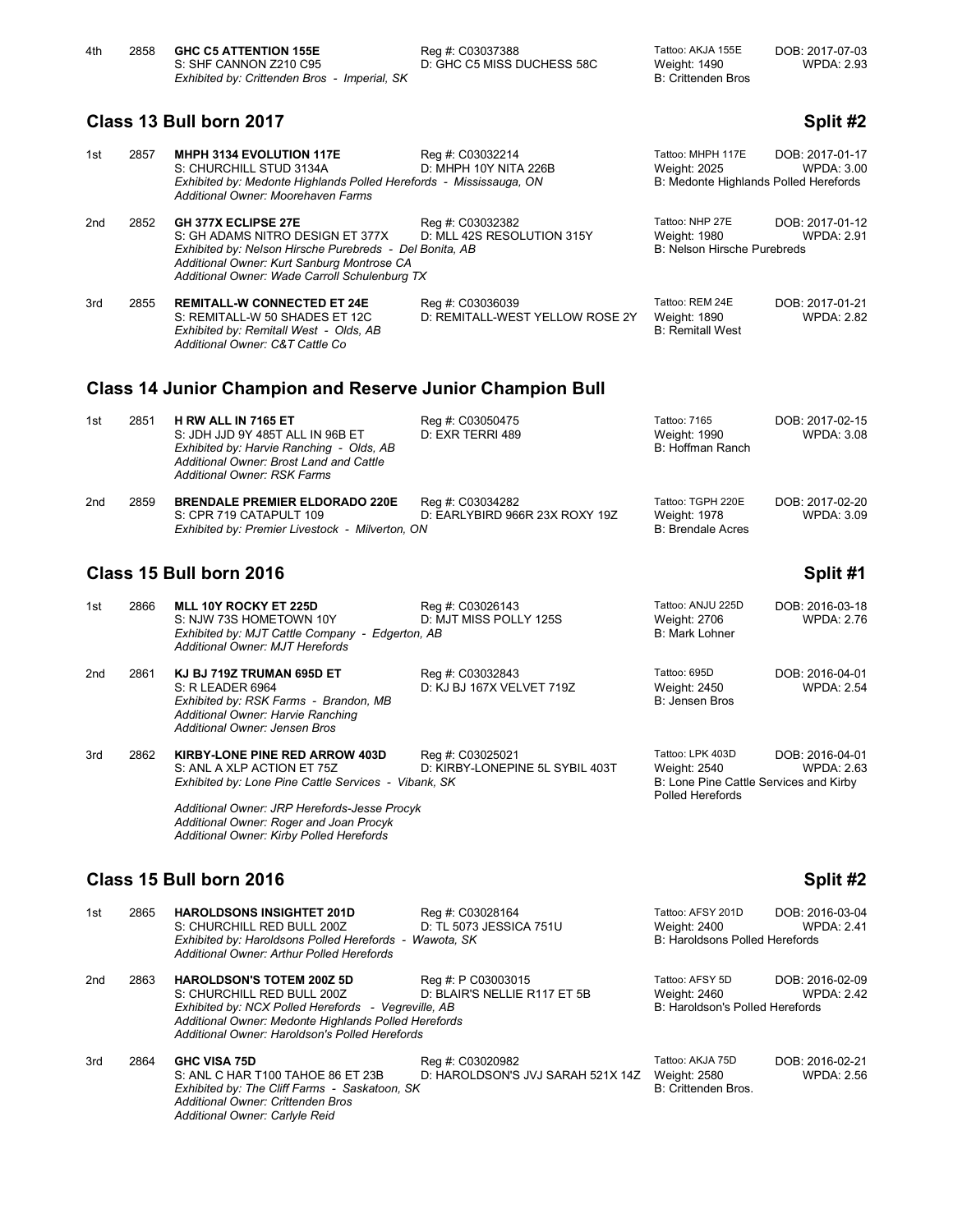| 4th | 2860 | BLAIR-ATHOL 7B MAKE MY DAY 30D {DLF Req #: C03022881<br>IEF HYF}                                   | Tattoo: DVL 30D | DOB: 2016-02-29   |
|-----|------|----------------------------------------------------------------------------------------------------|-----------------|-------------------|
|     |      | S: REMITALL-W START ME UP ET 7B {DLF D: GHC MISS DEW ET 13Y {DLF IEF HYF} Weight: 2510<br>IEF HYF} |                 | <b>WPDA: 2.52</b> |
|     |      | Exhibited by: Blair Athol Farms - Arcola, SK                                                       | B: Duncan Lees  |                   |

## **Class 16 Senior Champion and Reserve Senior Champion Bull**

| 1st             | 2866 | MLL 10Y ROCKY ET 225D<br>S: NJW 73S HOMETOWN 10Y<br>Exhibited by: MJT Cattle Company - Edgerton, AB<br>Additional Owner: MJT Herefords                                | Reg #: C03026143<br>D: MJT MISS POLLY 125S  | Tattoo: ANJU 225D<br>Weight: 2706<br>B: Mark Lohner                 | DOB: 2016-03-18<br>WPDA: 2.76        |
|-----------------|------|-----------------------------------------------------------------------------------------------------------------------------------------------------------------------|---------------------------------------------|---------------------------------------------------------------------|--------------------------------------|
| 2 <sub>nd</sub> | 2865 | <b>HAROLDSONS INSIGHTET 201D</b><br>S: CHURCHILL RED BULL 200Z<br>Exhibited by: Haroldsons Polled Herefords - Wawota, SK<br>Additional Owner: Arthur Polled Herefords | Reg #: C03028164<br>D: TL 5073 JESSICA 751U | Tattoo: AFSY 201D<br>Weight: 2400<br>B: Haroldsons Polled Herefords | DOB: 2016-03-04<br><b>WPDA: 2.41</b> |

### **Class 17 Grand Champion and Reserve Grand Champion Bull**

| 1st             | 2866 | <b>MLL 10Y ROCKY ET 225D</b><br>S: NJW 73S HOMETOWN 10Y<br>Exhibited by: MJT Cattle Company - Edgerton, AB<br>Additional Owner: MJT Herefords | Reg #: C03026143<br>D: MJT MISS POLLY 125S  | Tattoo: ANJU 225D<br>Weight: 2706<br>B: Mark Lohner                 | DOB: 2016-03-18<br>WPDA: 2.76        |
|-----------------|------|-----------------------------------------------------------------------------------------------------------------------------------------------|---------------------------------------------|---------------------------------------------------------------------|--------------------------------------|
| 2 <sub>nd</sub> | 2865 | <b>HAROLDSONS INSIGHTET 201D</b><br>S: CHURCHILL RED BULL 200Z<br>Exhibited by: Haroldsons Polled Herefords - Wawota, SK                      | Reg #: C03028164<br>D: TL 5073 JESSICA 751U | Tattoo: AFSY 201D<br>Weight: 2400<br>B: Haroldsons Polled Herefords | DOB: 2016-03-04<br><b>WPDA: 2.41</b> |

### **Class 18 Breeder's Herd Split #1** Split #1

| 1st | 2867 | Exhibited by: Harvie Ranching - Olds, AB               |          |
|-----|------|--------------------------------------------------------|----------|
| 2nd | 2877 | Exhibited by: Haroldsons Polled Herefords - Wawota, SK |          |
|     | 2868 | Exhibited by: ANL Polled Herefords - Steelman, SK      |          |
|     | 2876 | Exhibited by: Blair Athol Farms - Arcola, SK           |          |
|     | 2872 | Exhibited by: Dallas Farms Inc. - Bowden, AB           |          |
|     | 2873 | Exhibited by: HMS Hi-Cliffe - Outlook, SK              |          |
|     | 2871 | Exhibited by: Lone Pine Cattle Services - Vibank, SK   |          |
|     | 2870 | Exhibited by: NCX Polled Herefords - Vegreville, AB    |          |
|     | 2874 | Exhibited by: Remitall West - Olds, AB                 |          |
|     | 2875 | Exhibited by: RSK Farms - Brandon, MB                  |          |
|     | 2869 | Exhibited by: Square D Herefords - Langbank, SK        |          |
|     |      | <b>Class 19 Get-of-Sire</b>                            | Split #1 |
| 1st | 2878 | Exhibited by: Harvie Ranching - Olds, AB               |          |

*Additional Owner: Arthur Polled Herefords*

- 2879 *Exhibited by: Blair Athol Farms Arcola, SK*
- 2884 *Exhibited by: C&T Cattle Co. Arcola, SK*
- 2881 *Exhibited by: Dallas Farms Inc. Bowden, AB*
- 2885 *Exhibited by: Haroldsons Polled Herefords Wawota, SK*
- 2882 *Exhibited by: Lone Pine Cattle Services Vibank, SK*
- 2883 *Exhibited by: NCX Polled Herefords Vegreville, AB*
- 2880 *Exhibited by: Remitall West Olds, AB*